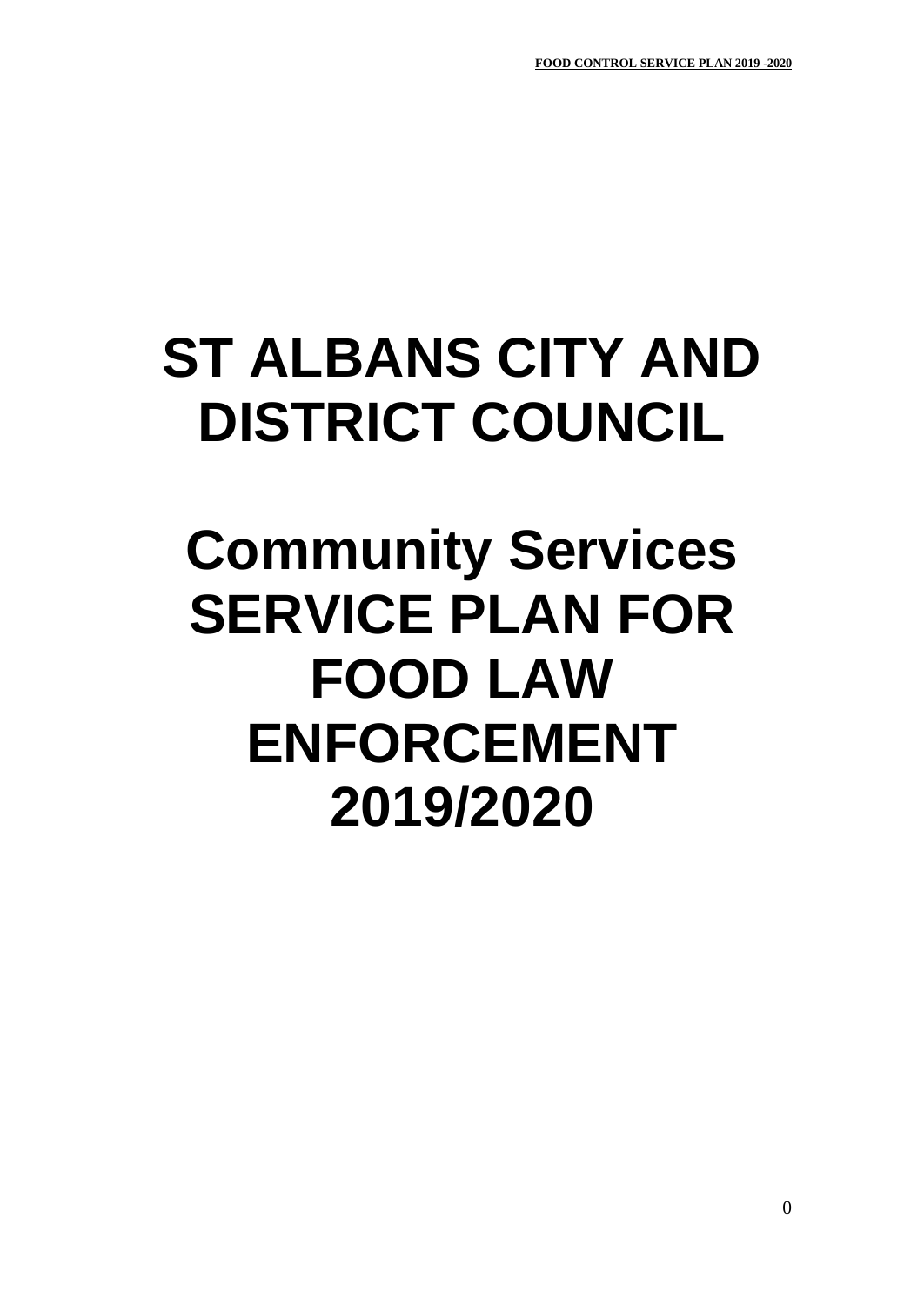## **INTRODUCTION**

#### **Department**

Community Services

#### **Service Area**

Regulatory Services Section, Business Compliance Team

#### **Lead Officers Responsible**

Robin Ray – Regulatory Services Manager Lesley Cameron – Business Compliance Manager Chris Troy – Lead Officer Gheorghe Nafornita – Lead Officer

#### **Head of Department**

Joe Tavernier – Head of Community Services

#### **Lead Member responsible**

Councillor Mandy McNeil – Portfolio Holder for Business, Culture and Tourism

This is the Service Plan detailing food law enforcement functions carried out by the Business Compliance Team of Regulatory Services Section within Community Services.

The Summary Plan will be published on the web and views sought from interested parties.

The Food Standards Agency requires the food control service plan to be submitted to the relevant member forum to ensure transparency and accountability. When approved, the plan will be published and available on the website. A summary will be distributed to food businesses.

The Food Safety Act 1990, Section 6 (2) *"to enforce and execute the provisions of the Act"*

Signed and Agreed by:

Regulatory Services Manager

Date: 19/09/2019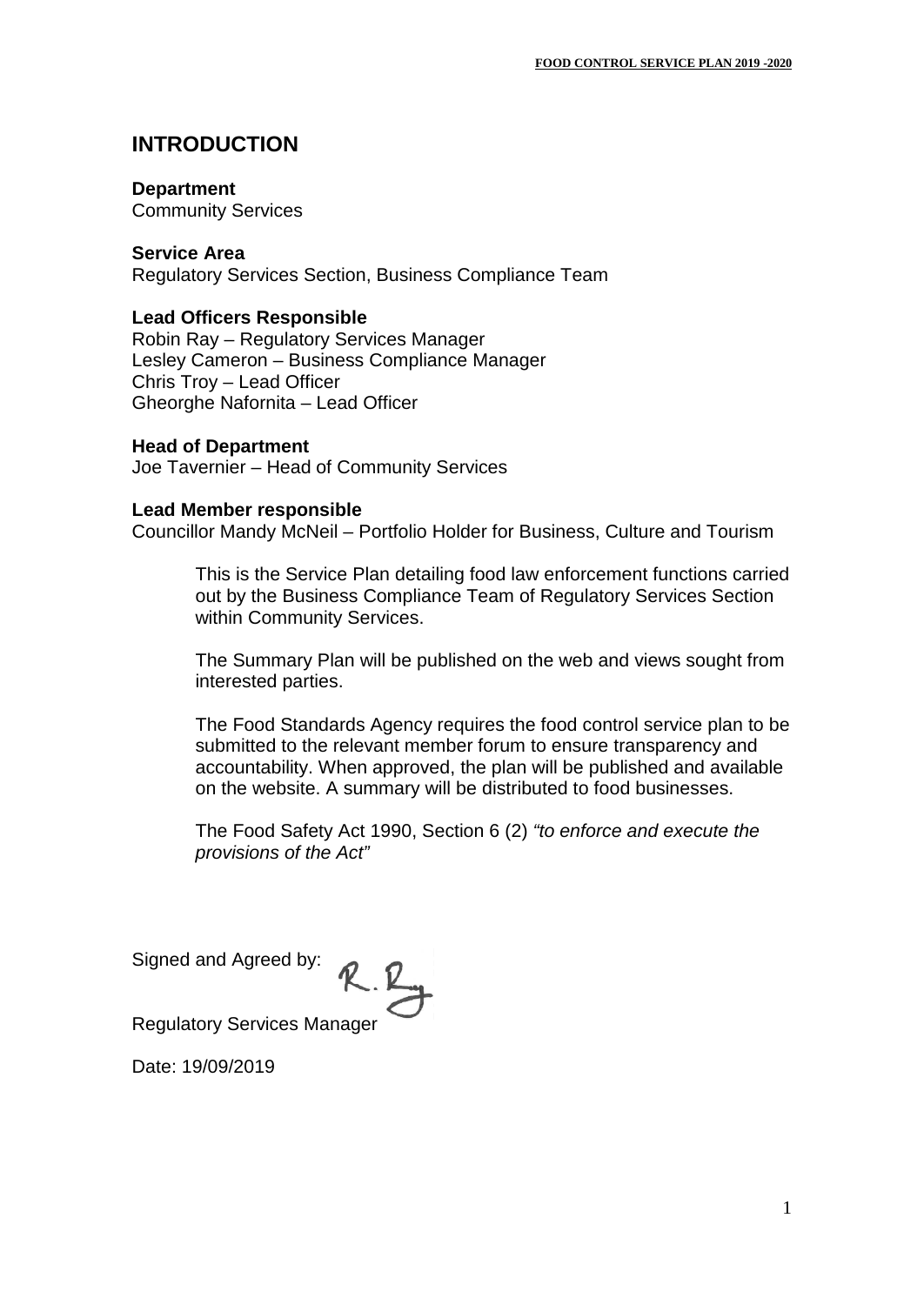## **SECTION 1: FOOD CONTROL SERVICE AIMS AND OBJECTIVES**

#### 1.0.1 **Aims**

 To work in partnership for the health and well being of those who live, work in or visit the City and District by controlling the risks associated with the consumption of food and drink, and the investigation and control of designated communicable diseases.

#### 1.2.0 **Objectives**

- 1.2.1 The aims of the service will be met through the following objectives:
- Standards of hygiene within food premises will be maintained through a programme of inspection and an enforcement mix of interventions that ensures compliance with relevant legislation.
- Inspection of individual premises will be at the frequency required by the Food Safety Act Approved Code of Practice and Practice Guidance and will include alternative enforcement strategies where appropriate.
	- Regular sampling of food will take place both according to locally determined requirements and those notified by the Food Standards Agency, Public Health England and through the Hertfordshire and Bedfordshire Chief Officer's Food Liaison Group.
	- **The Service will work with neighbouring authorities and agencies to** ensure consistency within the counties of Hertfordshire and Bedfordshire and to benefit from economies of scale. These will include the Hertfordshire and Bedfordshire Food Study Group and the Hertfordshire Environmental Health Public Health Group
	- **Service requests including those relating to food purchased, food** premises or hygiene practices will be investigated in line with internal operating procedures and within time limits specified in local performance indicators.
	- **The Service will work with the East of England Health Protection Team** and Consultant in Communicable Disease Control at Public Health England.
	- **EXECOMPERENCY COMPETERS** Compliance Team will be achieved, maintained and enforced to the highest level achievable by individuals, commensurate with their qualifications and experience.
	- To respond to food alerts as notified by the Food Standards Agency and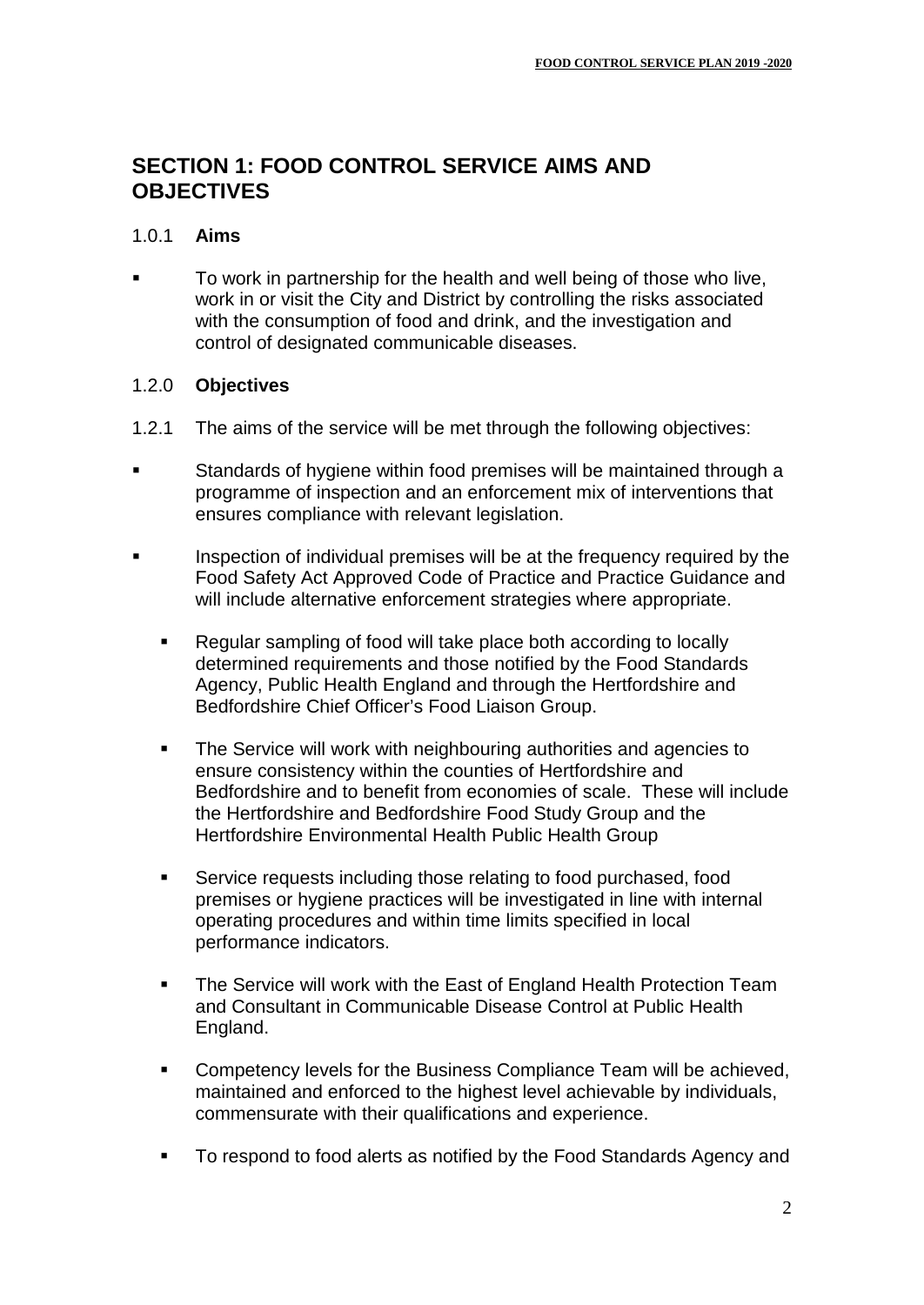incidents in accordance with all relevant codes of practice guidance.

- To act as the Primary Authority to certain food businesses where requested and to undertake investigations and enquiries as referred by other authorities and agencies.
- To provide advice, information and training to consumers, employees and operators of food businesses.
- To promote food safety and participate in local and national campaigns.
- To provide efficient, effective and quality services.
- To provide services which are accessible, open and equitable to all.
- To respond promptly and courteously, in accordance with good customer care practice, to all recipients of our services.

#### 1.3.0 **Developing a dynamic local economy**

- 1.3.1 The team promotes self regulation by all businesses as part of a balanced enforcement and educational approach. Officers offer advice, guidance and support on the development and implementation of food safety systems of control which, not only, assists businesses to reduce risks and losses but also to develop new business and employment opportunities.
- 1.3.2 The purpose of the Food Hygiene Rating Scheme is to allow consumers to make informed choices about the places where they eat out or shop for food thereby encouraging businesses to improve their hygiene standards.

#### 1.4.0 **Investing in our people**

- 1.4.1 The Business Compliance team ensures that employers fulfil their legal duties, as well as promoting best practice, in relation to the training and competency of employees and thereby improves the vocational skills of the local workforce.
- 1.4.2 The Regulatory Services Section provides affordable food hygiene training courses. The courses are Food Hygiene Level 2 Equivalent and the training is provided by experienced Environmental Health Officers.

#### 1.5.0 **Service Contribution to Corporate Objectives**

- Corporate Planning Corporate Performance Plan
- The Corporate Plan sets out the Councils' vision and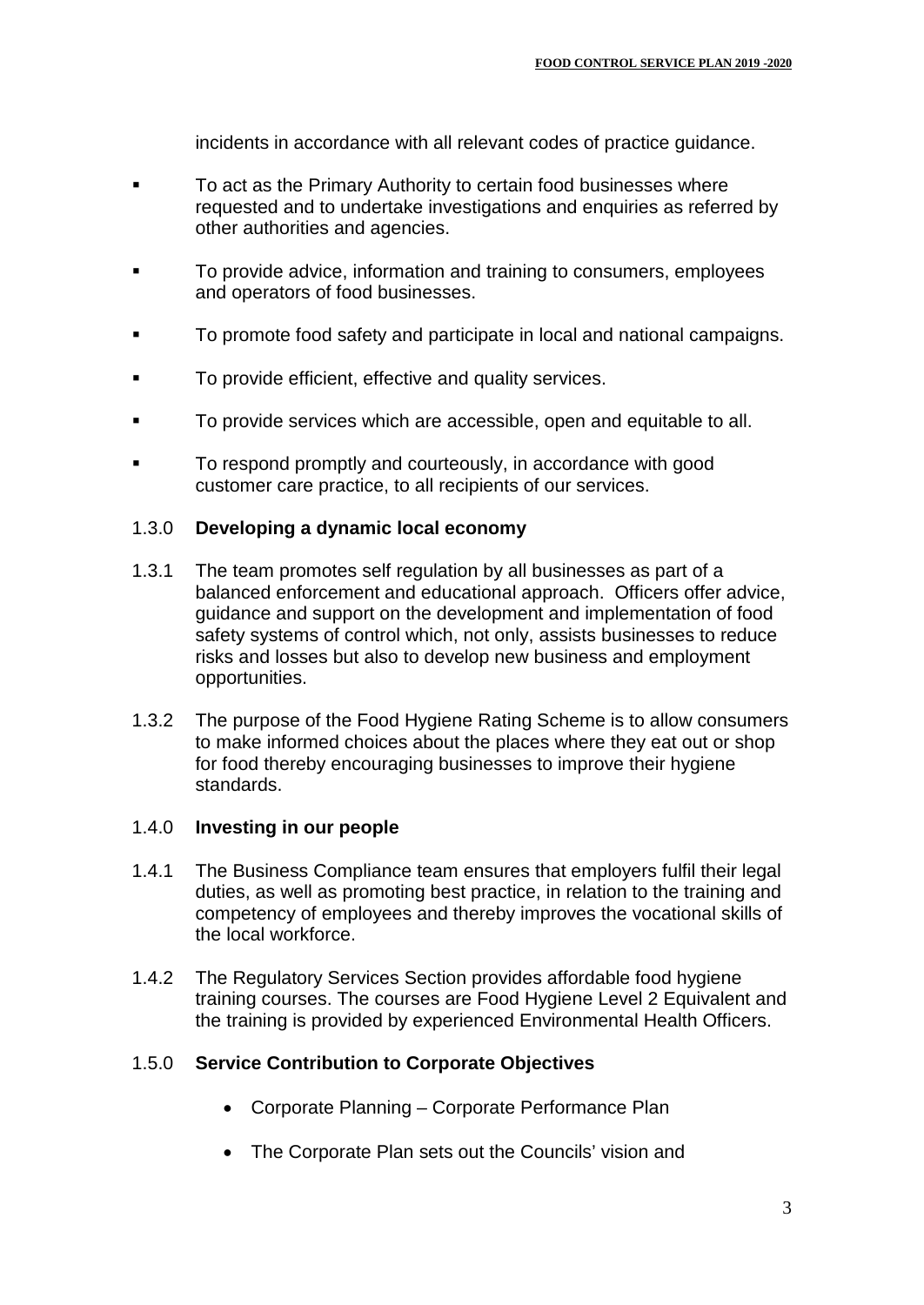commitments and also how the Council will serve its residents, businesses, voluntary groups and other customers over the next 5 years. The four outcomes the Council want to see locally are:

- A thriving community
- A great place to live and work
- A vibrant economy: and
- A cost effective Council
- Service Planning Community Services, Business Plans
- how each service contributes to the Corporate Plan
- Food Law Enforcement Service Plan
- how the Council complies with its statutory duties and the teams' contribution to the corporate objectives
- Individual Performance Appraisal Scheme
- how each member of staff contributes to the service plans and Council objectives
- 1.5.1 The food control service aims to support and implement the Council's vision and to contribute to a high quality life for all residents by delivering outstanding services, by working with the Community, County, Town and Parish Councils.
- 1.5.2 The key objectives and targets for 2019/20 for Regulatory Services, Business Compliance Team in food law enforcement context are:
	- to provide high quality, services and strive for excellence through continuous improvement
	- engage with and ensure our services are easily accessible to all, paying particular attention to minority groups, people with disabilities and other people with specific needs
	- Work in partnership with other voluntary, statutory, commercial and community organisations to meet the needs of the whole community
	- Help people feel safe and be safe whilst living in, working in the district
	- Improve services, facilities and opportunities which provide a healthy environment and healthier lifestyles for all local residents.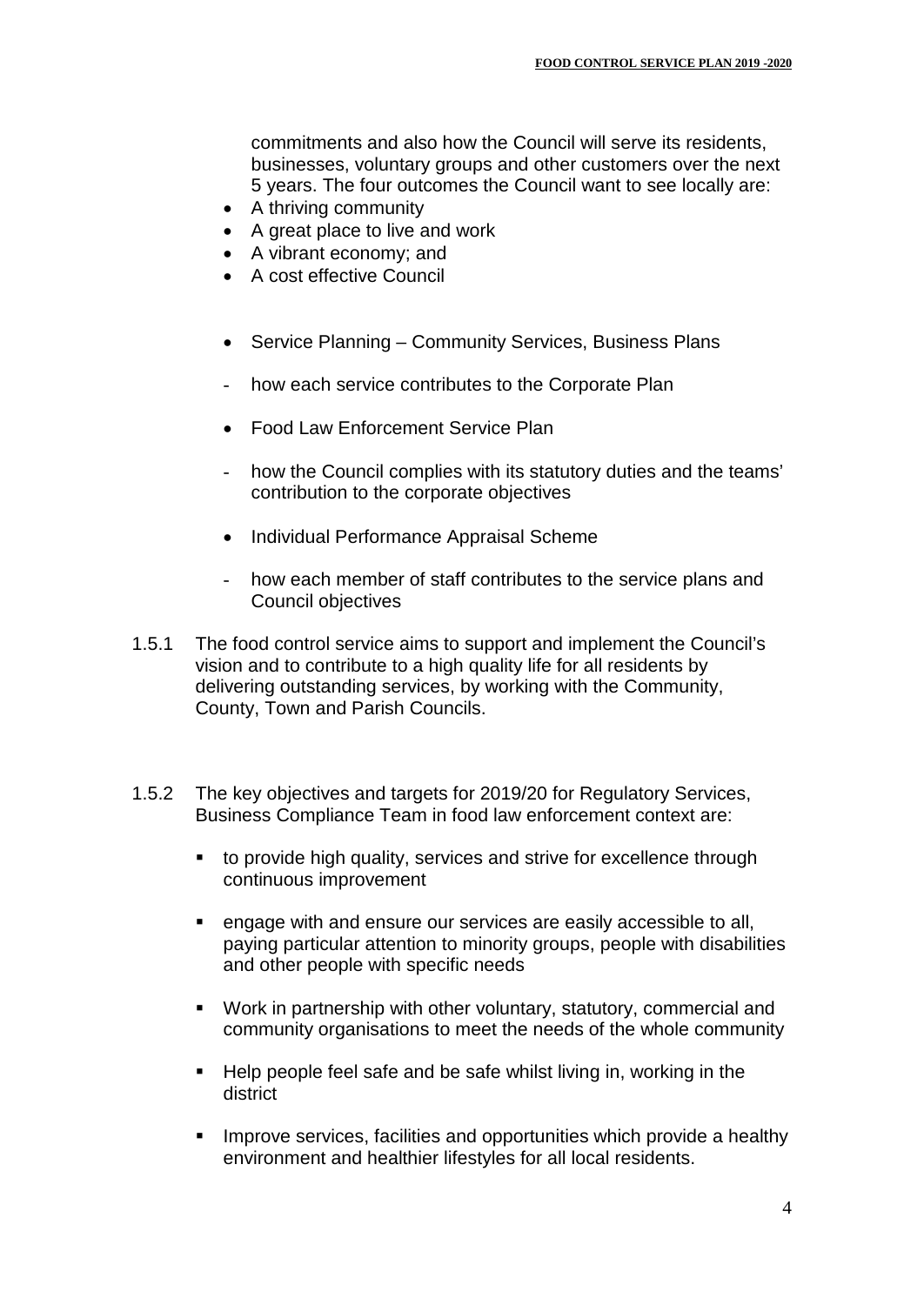- Constantly review methods of operation to ensure that best practice and modern processes are adopted and maintained.
- There is also a rapid turnover of businesses within the district which has resulted in the need for additional resources to be devoted to the maintenance of an accurate and complete database.

#### 1.6.0 **Cross Linkage with Other Plans**

- 1.6.1 The Annual Corporate Plan and Budget Strategy detail the corporate policy framework for the Council.
- 1.6.2 Continuous improvement will be undertaken in accordance with the performance management process.
- 1.6.3 The Service Plan for Community Services 20019/2020 contains a compilation of the aims, objectives and targets for the department including food safety work.
- 1.6.4 The work of the Regulatory Services, Business Compliance Team clearly links in with St Albans City and District Council Nottingham Declaration Action Plan 2008 – 2025. In particular;
	- **A.5 "Food Safety and Hygiene Adaptation Programmes:** To develop and complete risk assessments for all registered food businesses in the district that may be susceptible to increases in food-related illnesses from hotter climatic conditions. To promote the related issues to businesses to increase awareness and reduce risk"

Officers conducting food safety inspections are ideally placed through their routine intervention programme, to contribute significantly to these objectives, by the delivery of advice and data collection.

#### 1.7.0 **Partnership and Joint Working**

- 1.7.1 The Business Compliance Team has active links with many other SADC services and is actively seeking to find new ways of joint working. Established links include;
	- Environmental Compliance Team (also in Regulatory Services)
	- Building Control
	- Planning
	- Licensing/Street Trading (also in the Business Compliance Team)
	- Markets Service
	- Chief Executive and Policy
	- Legal Section

The service has links with the Clinical Commissioning Group (CCG),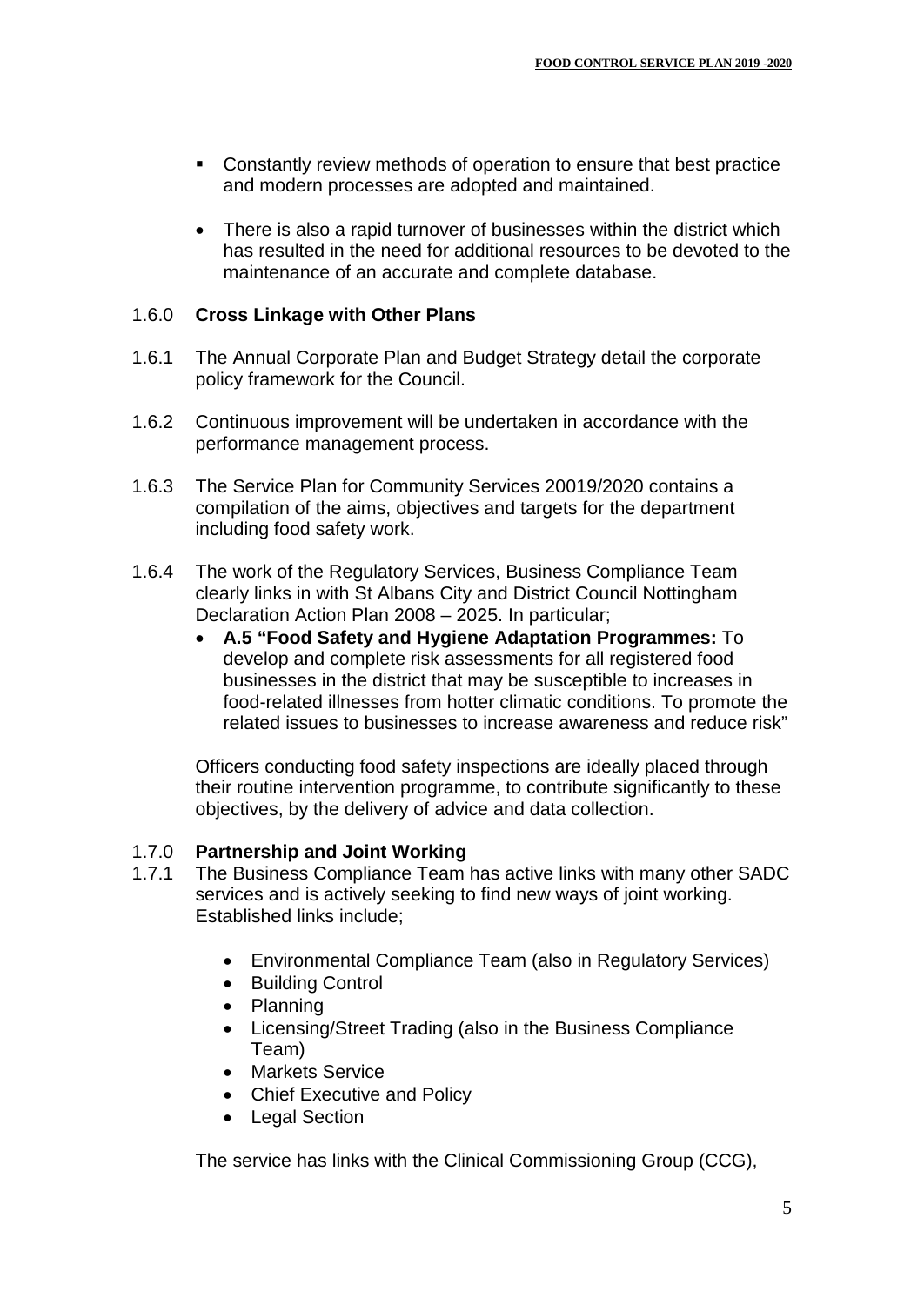Public Health England (PHE) and all the Hertfordshire and Bedfordshire Food Safety Teams. The Food Hygiene Rating Scheme (FHRS) is a local authority/ Food Standards Agency partnership initiative.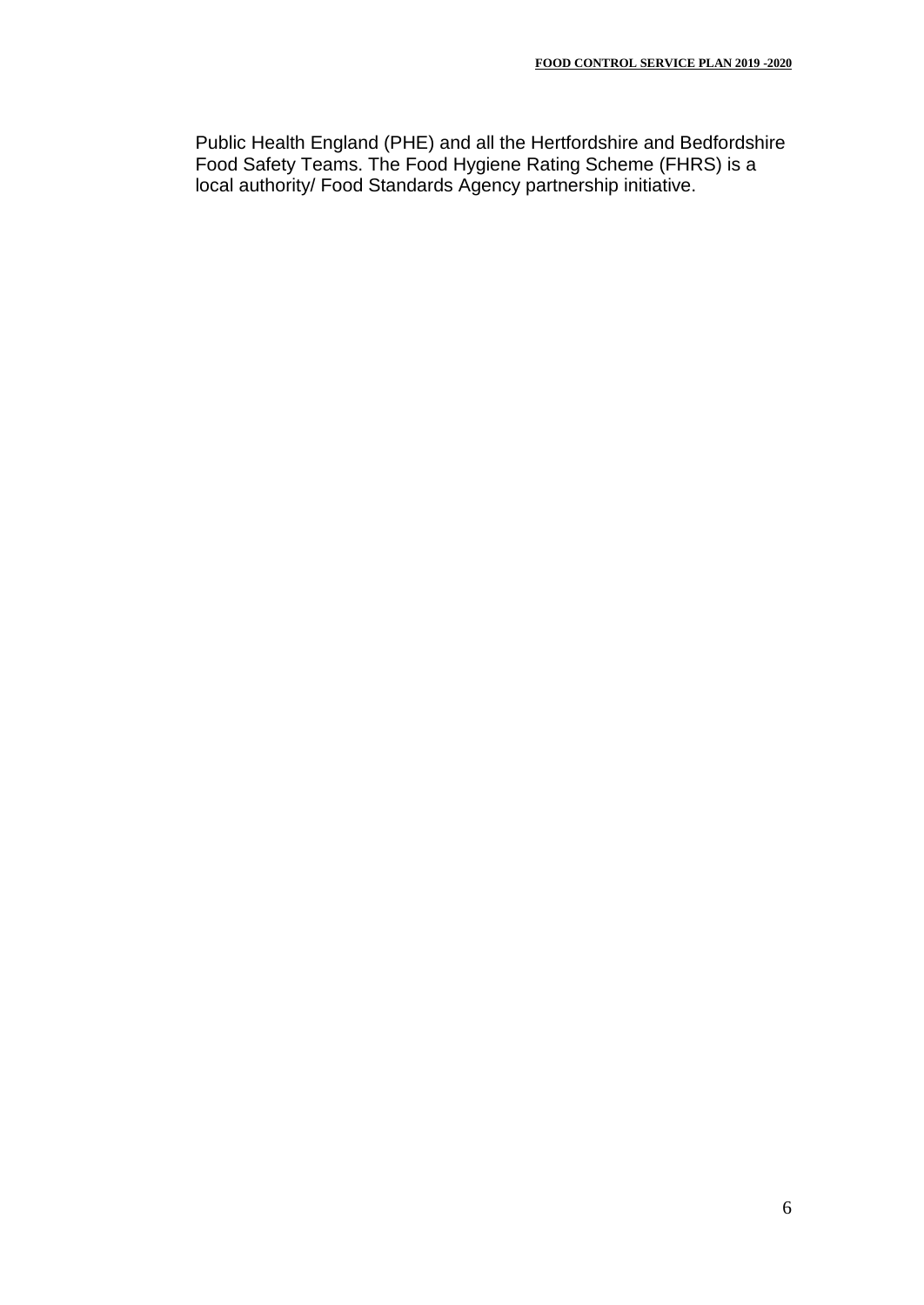### **SECTION 2: FOOD CONTROL SERVICE - SCOPE AND OVERVIEW**

#### 2.0.0 **Profile of the Local Authority**

- 2.1.0 The district has a population of approximately 147,100 (ONS 2016 mid year population estimates) and covers an area of 63 square miles. It is within the Hertfordshire Green Belt; a few miles from the northern edge of London. The main settlements are the historic cathedral city of St Albans and the largely residential town of Harpenden. In addition there are several large villages and hamlets in a predominately agricultural landscape.
- 2.1.2 The District has a reputation as being affluent, prosperous and highly qualified.
	- Minority Groups 11.6% (2011 Census)
	- Unemployment Rate 0.9% (July 2017)
	- The 2015 Index of Local Deprivation ranked St Albans District in the 5% least deprived districts in England.
- 2.1.3 Due to close proximity to London and rail and transport connection, around 20% of the residents commute to London for work.
- 2.1.4 The local economy is predominantly offices, small enterprise, retailing and tourism based businesses hence the high percentage of restaurants, cafes and public houses.
- 2.1.5 There is one large food manufacturer located in the district together with three major food distributors serving the South-East.

#### 2.2.0 **Organisational Structure**

- 2.2.1 The Business Compliance Team sits within the Regulatory Services Section, is part of the Community Services Department. The Head of the Community Services Department is accountable to the Chief Executive.
- 2.2.2 The responsibility for the implementation of the food control service lies with the Business Compliance Manager, who reports to the Regulatory Services Manager.
- 2.2.3 The structure of the Business Compliance Team is shown in fig.1.
- 2.2.4 Specialist support services are provided by external agencies detailed in Appendix 3.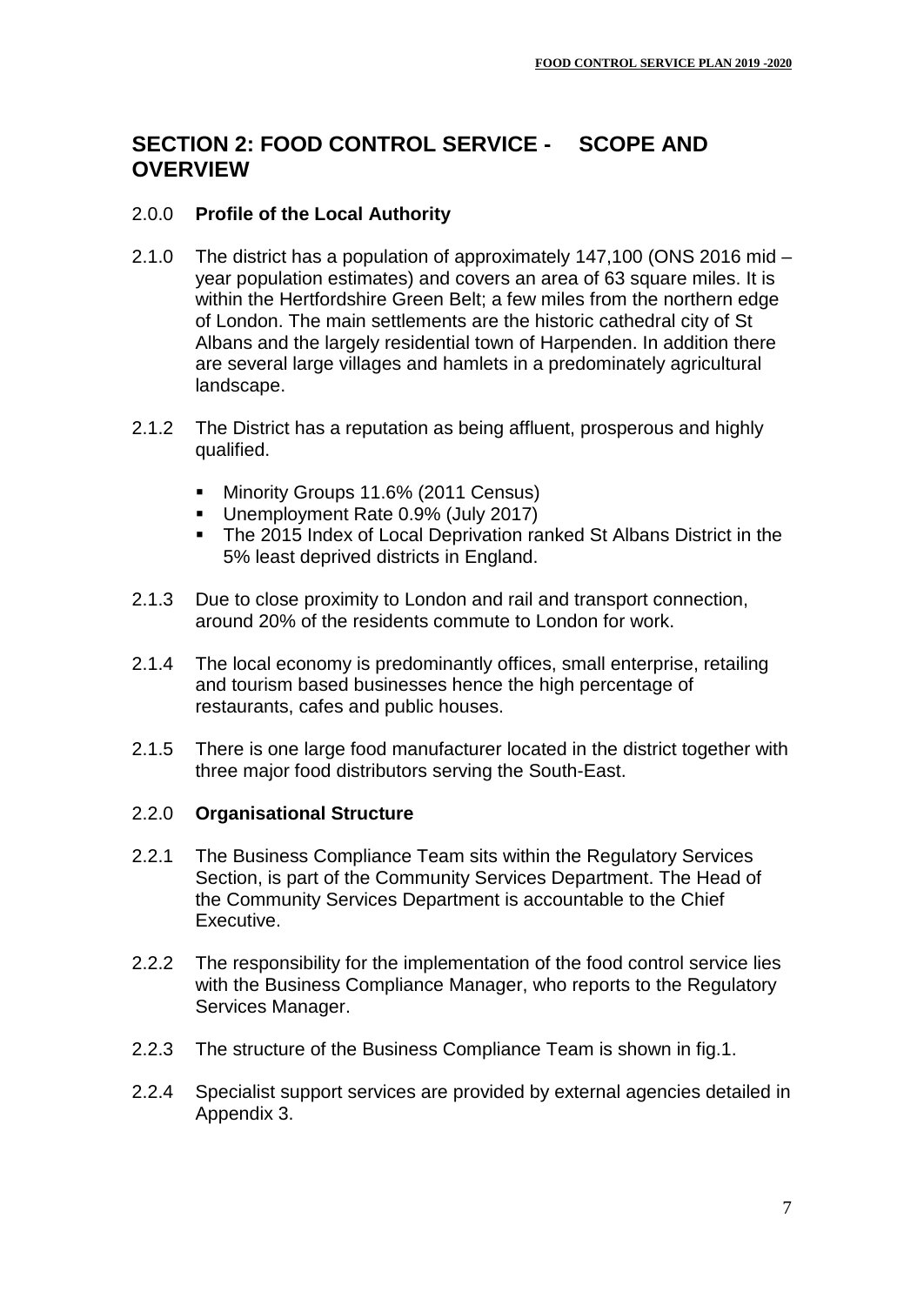### **ORGANISATIONAL STRUCTURE**

#### **Figure 1:**



#### 2.3.0 **Committee Structure**

- 2.3.1 The Council operates a Cabinet style of decision making.
- 2.3.2 The Community Environment & Sport Scrutiny Committee review decisions made or actions taken and make recommendations to Council/Cabinet.
- 2.3.3 The Committee exercise the right to call in for recommendation decisions made but not implemented by the Cabinet.
- 2.3.4 The Committee Structure is set out in Figure 2.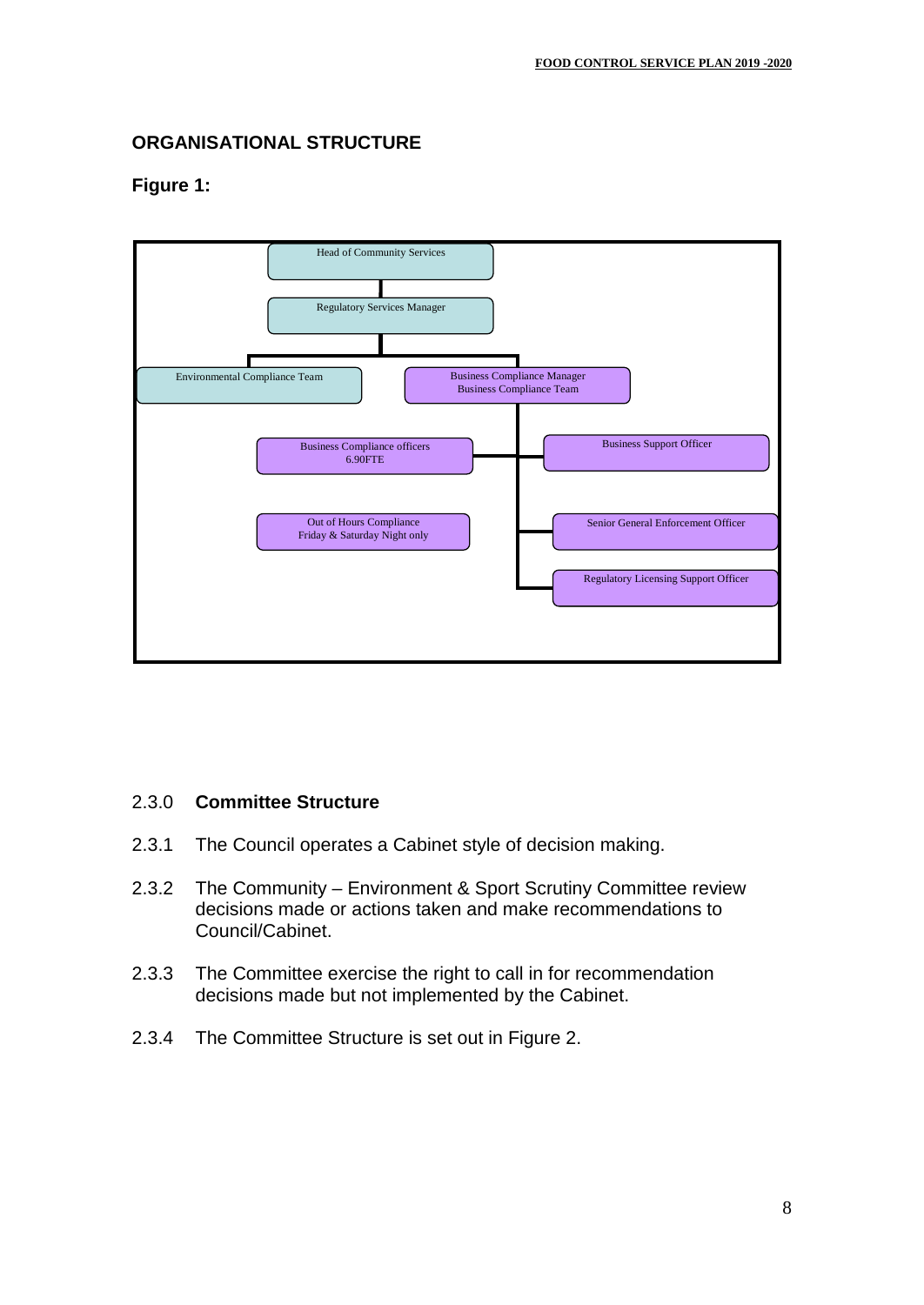#### **Figure 2:**



**Executive decision making structure** 

#### 2.4.0 **Scope of the Food Service**

- 2.4.1 The Business Compliance Team (Figure .1) cover the following broad areas of work:
	- food safety enforcement work: food premises inspections and revisits, food examinations
	- alternative enforcement strategy for lower risk premises including questionnaires and visits as deemed necessary
	- food safety advisory work (includes examination of plans, advice to prospective food business owners, new businesses)
	- **F** responding to the Food Standards Agency (FSA) Food Alert Scheme
	- **field** food safety information and advice to the public
	- maintenance of database and register of food premises
	- infectious disease investigation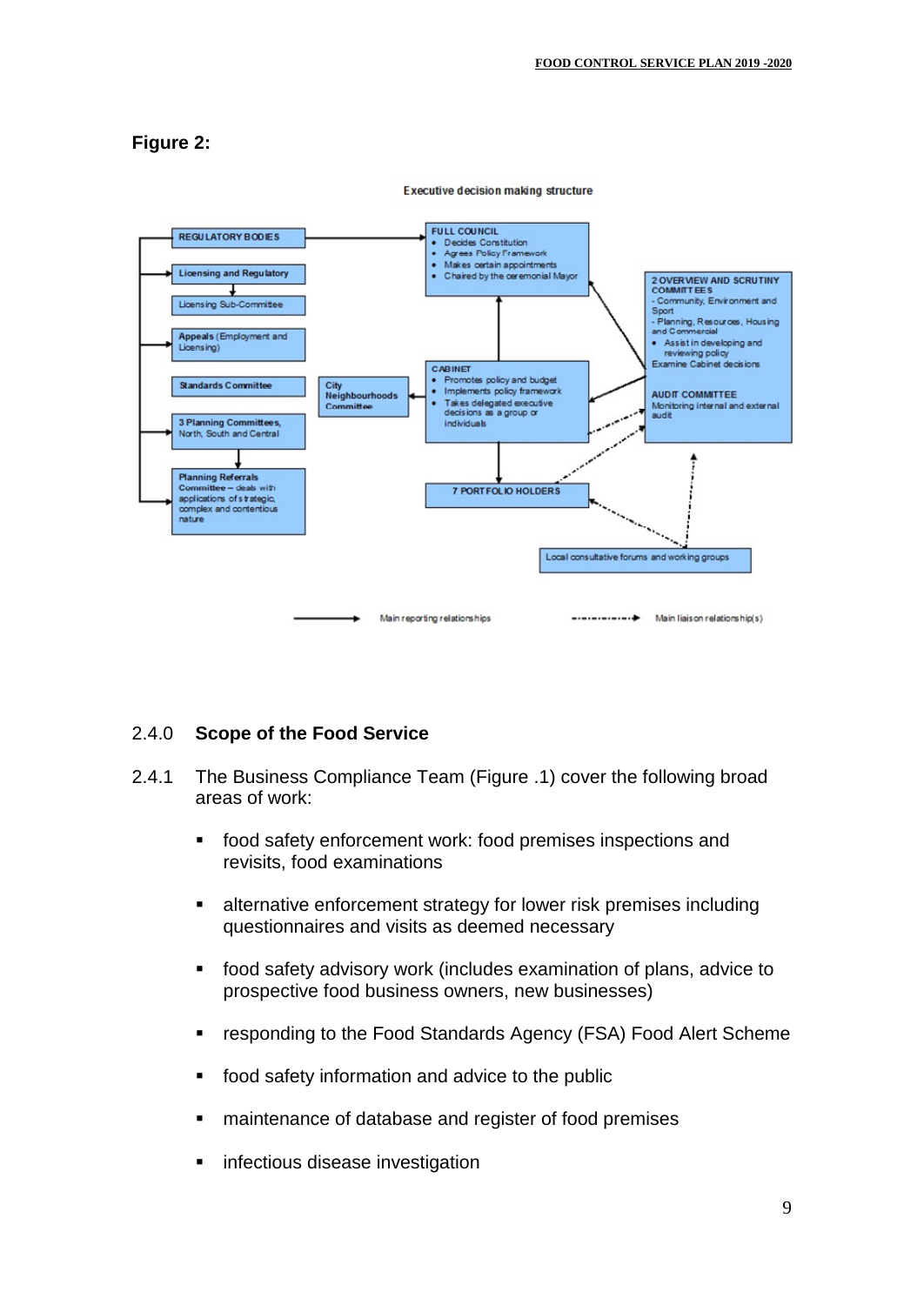- The Food Hygiene Ratings Scheme
- Preparation for Brexit

#### 2.4.2

In addition the team is responsible for:

- health and safety enforcement (all business premises subject to Local Authority enforcement)
- **•** corporate health and safety
- **Parable 2** pest control and contained stray dog service
- licensing of special treatment establishments
- enforcement of smoke free legislation and provision of advice/consultation to businesses.
- **EXECUTE:** investigation of food complaints
- **EXEC** investigation of hygiene complaints
- routine food sampling
- **EXamination of food**
- examination of imported food
- **Hackney Carriage and Private Hire Licensing**
- **Gambling**
- **Alcohol Licensing**
- **Street Trading**
- Pavement Licensing

#### 2.5.0 **Use of Contractors**

2.5.1 It is the policy of the Council to utilise external contractors to cover maternity leave/vacancies due to long term sick leave, or to carry out project work agreed in advance by the Head of Service.

#### 2.6.0 **Demands on the Food Service**

2.6.1 **Food Premises**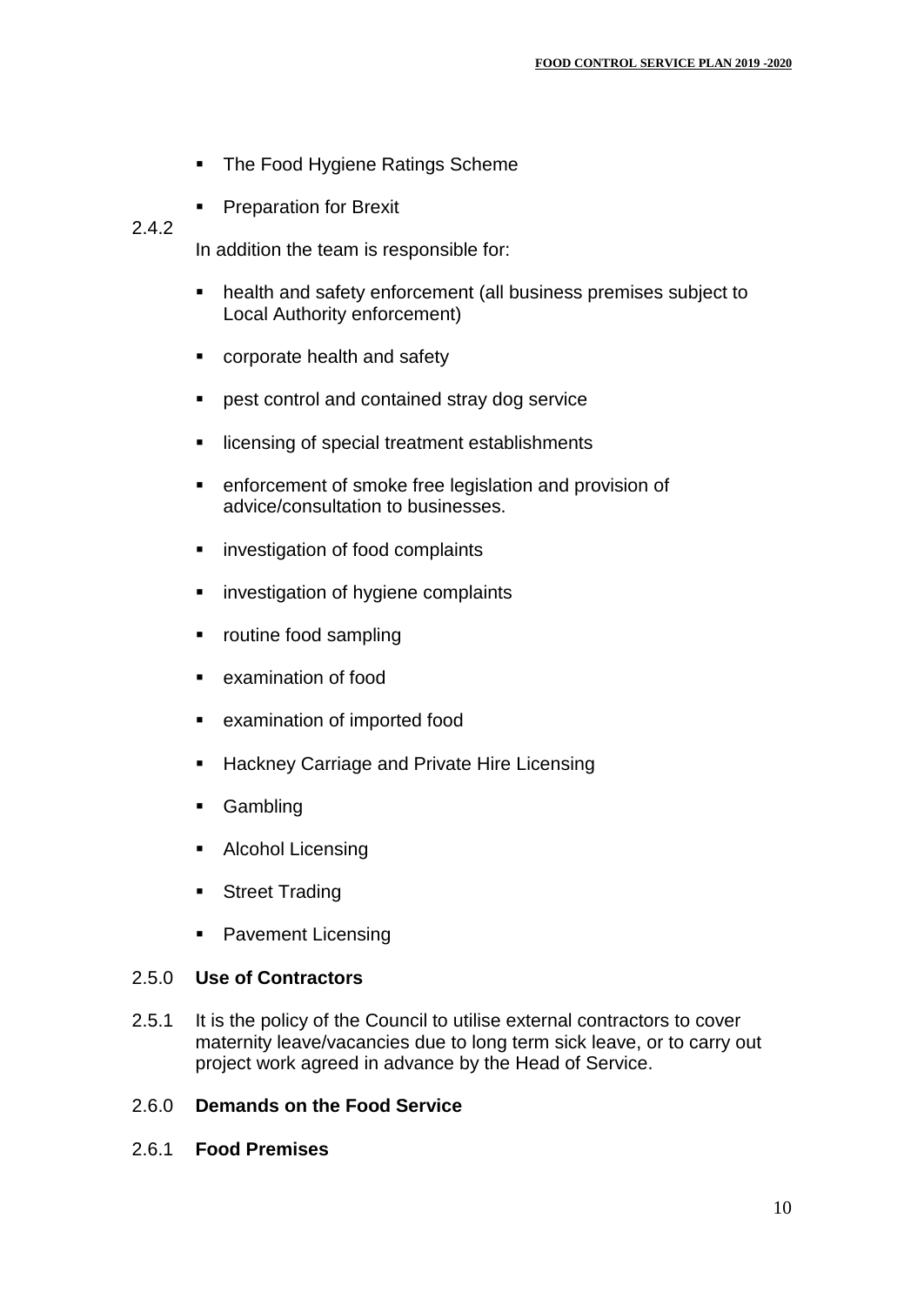The spread of premises types within the district according to risk is as follows;

| Fiaure |  |
|--------|--|
|        |  |

|                           | <b>Total</b>    | A                | B                       | C              | D                       | E                       | U                       | O/S                     |
|---------------------------|-----------------|------------------|-------------------------|----------------|-------------------------|-------------------------|-------------------------|-------------------------|
| A - Producers             | 4               | $\bf{0}$         | $\mathbf{0}$            | 1              | $\overline{2}$          | 0                       | 1                       | $\mathbf{0}$            |
| <b>B-Slaughterhouses</b>  | $\bf{0}$        | $\bf{0}$         | $\bf{0}$                | $\bf{0}$       | $\bf{0}$                | $\bf{0}$                | $\mathbf 0$             | $\mathbf 0$             |
| <b>C-Manufacturers</b>    | $6\phantom{1}6$ | $\boldsymbol{0}$ | $\overline{\mathbf{1}}$ | 3              | $\bf{0}$                | $\overline{\mathbf{1}}$ | $\overline{1}$          | $\mathbf 0$             |
| <b>D</b> - Packers        | $\bf{0}$        | $\bf{0}$         | $\bf{0}$                | $\bf{0}$       | $\bf{0}$                | $\bf{0}$                | $\mathbf 0$             | $\bf{0}$                |
| <b>E-Importers</b>        | 1               | $\bf{0}$         | $\bf{0}$                | $\mathbf 0$    | 1                       | $\mathbf{0}$            | $\mathbf 0$             | $\mathbf 0$             |
| <b>F-Distributors</b>     | 19              | $\mathbf 0$      | $\bf{0}$                | $\bf{0}$       | $\overline{\mathbf{3}}$ | 13                      | $\mathbf 0$             | $\overline{\mathbf{3}}$ |
| G01-                      |                 |                  |                         |                |                         |                         |                         |                         |
| <b>Supermarkets/Hype</b>  | 29              | $\bf{0}$         | $\mathbf 0$             | $\mathbf 0$    | 15                      | 13                      | 1                       | $\mathbf 0$             |
| rmarkets                  |                 |                  |                         |                |                         |                         |                         |                         |
| <b>G02-Smaller</b>        | 146             | $\bf{0}$         | $\overline{3}$          | 18             | 39                      | 71                      | 1                       | 14                      |
| <b>Retailers</b>          |                 |                  |                         |                |                         |                         |                         |                         |
| <b>G03-Retailers</b>      | 61              | $\bf{0}$         | $\mathbf 0$             | 3              | $\overline{2}$          | 23                      | 1                       | 32                      |
| <b>Others</b>             |                 |                  |                         |                |                         |                         |                         |                         |
| H01-                      |                 |                  |                         |                |                         |                         |                         |                         |
| <b>Restaurant/Café/Ca</b> | 242             | 1                | 13                      | 94             | 93                      | 29                      | 12                      | $\mathbf 0$             |
| nteen                     |                 |                  |                         |                |                         |                         |                         |                         |
| <b>H02- Hotel/Guest</b>   | 10              | $\bf{0}$         | $\mathbf{2}$            | 1              | 3                       | 3                       | $\mathbf{0}$            | 1                       |
| <b>House</b>              |                 |                  |                         |                |                         |                         |                         |                         |
| H03 - Pub/Club            | 118             | 1                | 5                       | 31             | 56                      | 24                      | 1                       | $\boldsymbol{0}$        |
| H04- Take-away            | 85              | $\overline{1}$   | 6                       | 37             | 35                      | 3                       | $\overline{\mathbf{3}}$ | $\mathbf{0}$            |
| <b>H05- Caring</b>        | 169             | $\bf{0}$         | 27                      | 33             | 28                      | 22                      | $\overline{2}$          | 57                      |
| <b>Establishment</b>      |                 |                  |                         |                |                         |                         |                         |                         |
| H06-                      | 77              | $\bf{0}$         | 4                       | $\overline{7}$ | 61                      | 5                       | $\mathbf{0}$            | $\mathbf{0}$            |
| <b>School/College</b>     |                 |                  |                         |                |                         |                         |                         |                         |
| <b>H07- Mobile Food</b>   | 32              | $\bf{0}$         | $\mathbf{0}$            | 3              | 17                      | $\overline{7}$          | 3                       | $\overline{2}$          |
| <b>Unit</b>               |                 |                  |                         |                |                         |                         |                         |                         |
| <b>Ho8-</b>               |                 |                  |                         |                |                         |                         |                         |                         |
| <b>Restaurant/Caterer</b> | 165             | $\bf{0}$         | $\overline{2}$          | 8              | 29                      | 73                      | 16                      | 37                      |
| - Others                  |                 |                  |                         |                |                         |                         |                         |                         |
| I - Material and          | $\bf{0}$        | $\bf{0}$         | $\mathbf 0$             | $\mathbf 0$    | $\bf{0}$                | 0                       | $\mathbf{0}$            | $\mathbf 0$             |
| <b>Article Suppliers</b>  |                 |                  |                         |                |                         |                         |                         |                         |
| <b>Total</b>              | 1,164           | 3                | 63                      | 239            | 384                     | 287                     | 42                      | 146                     |

2.6.2 1 approved premises producing hospital meals

2.6.3 Catering premises make up the bulk of registered businesses

|                                       | Гоtal |    |     |     |
|---------------------------------------|-------|----|-----|-----|
| <b>Interventions</b><br>due 2019/2020 | 494   | 61 | 150 | 104 |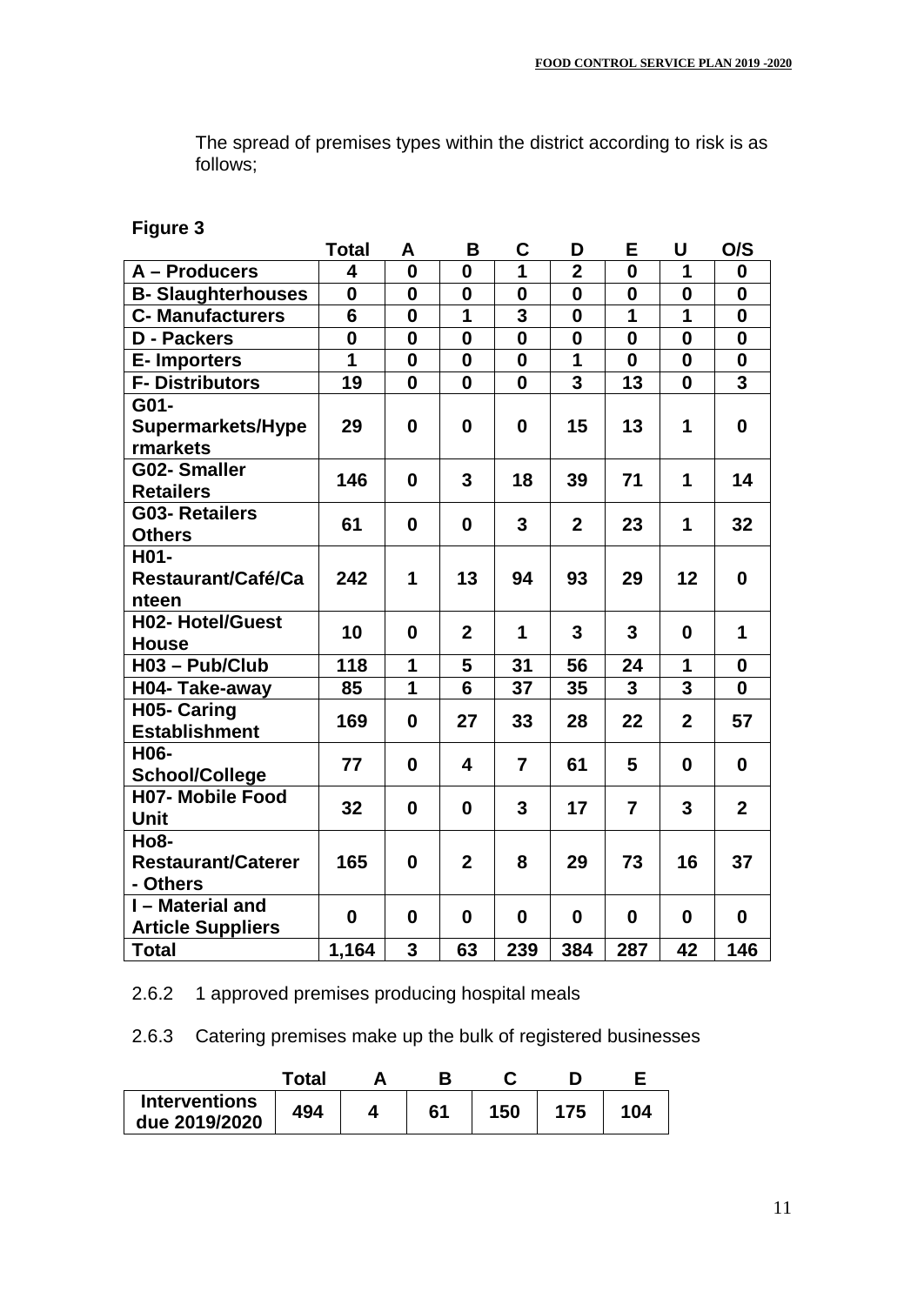#### 2.7.0 **Access to Food Control Service**

- 2.7.1 The food control service is located in the Civic Centre Offices in the centre of St Albans.
	- Personal visits can be made between:
		- Monday Thursday 8.45am 5.15pm
		- $\div$  Friday 8.45am 4.45pm
	- By e-mail: [name]@stalbans.gov.uk (individual officer) or [environmental@stalbans.gov.uk](mailto:environmental@stalbans.gov.uk) or [www.stalbans.gov.uk](http://www.stalbans.gov.uk/)
- 2.7.2 Due to the fact that food businesses are often open in the evening and at weekends the Business Compliance Team work both evenings and weekends as deemed necessary.

#### 2.8.0 **External Factors Impacting the Service**

- 2.8.1 The high cost of living and property prices, has resulted in difficulties with the recruitment of staff for the service as a whole.
- 2.8.2 The Council runs a thriving street market on a Wednesday and a Saturday and a farmers market on a monthly basis, operating from two separate geographical areas within the district. In addition there are seasonal markets, e.g. Christmas and Continental markets. There are also regular Farmers Markets operating primarily in Harpenden.

#### 2.9.0 **Enforcement Policy and The Regulators Code**

- 2.9.1 The Council signed up to the L.G.A. Enforcement Concordat (May 1998). The food control service works to an enforcement policy which was updated in April 2016, which complies with the requirements of the concordat. A Corporate Prosecution Policy was approved in August 2016. A policy is provided to all businesses and a copy when enforcement action is taken.
- 2.9.2 The enforcement policy was updated in April 2016. Enforcement generally is under increased scrutiny with the regulatory reform following the Hampton/McCrory/Rogers/Davidson reviews and the resultant publication of the Compliance Code. These not only have resulted in a move towards risk-based enforcement, but has placed a responsibility upon local authorities to consider their enforcement polices and how they can best target their activities. The principles incorporated within these reviews have resulted in food hygiene being placed as a National Key Priority, (Fig 4).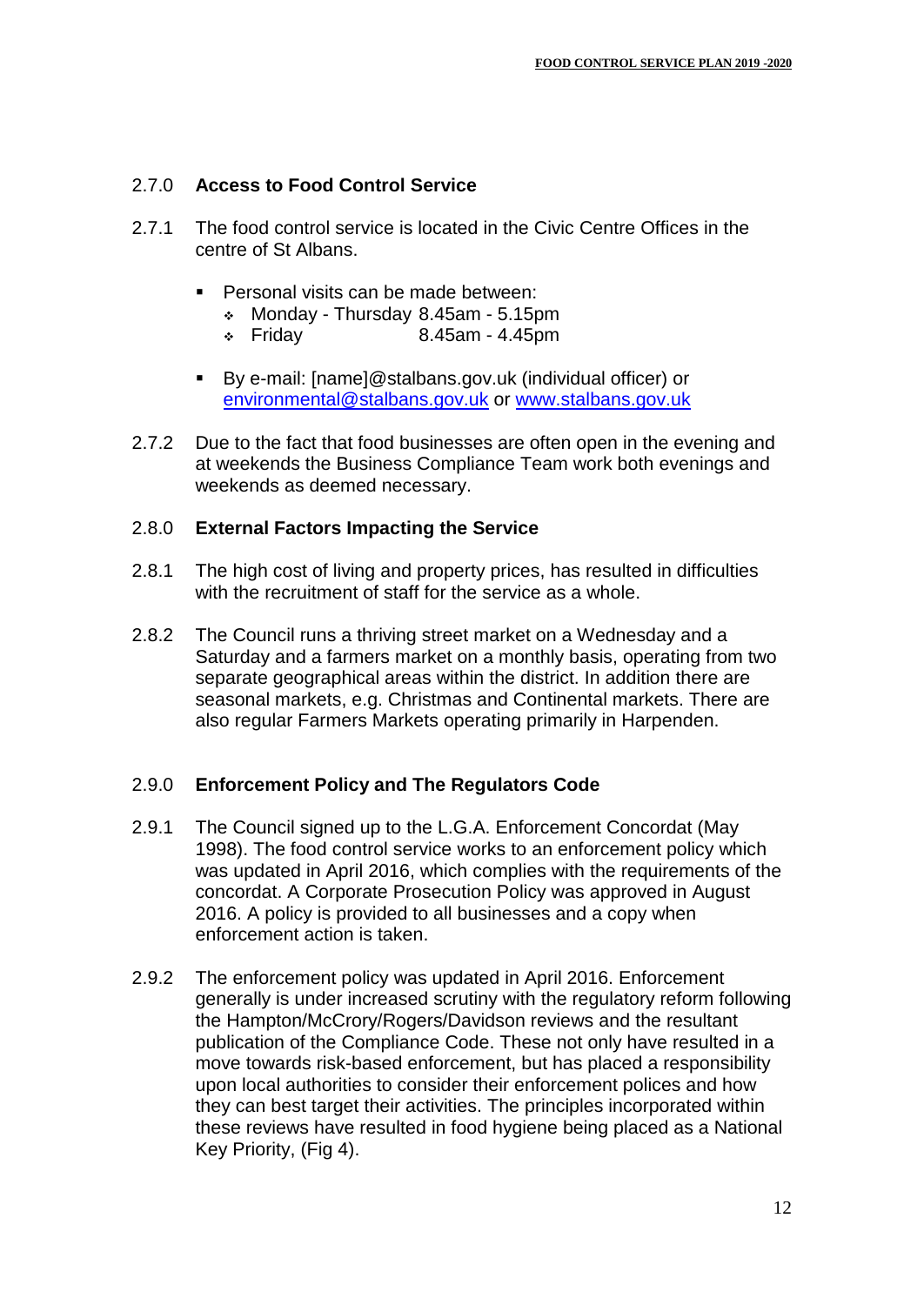

- 2.9.3. The Office for Product Safety is a central government organisation and their core aim is to ensure that local authorities 'Environmental Health and Trading Standards regulatory functions target the rogue businesses which cause the greatest public health concerns. In terms of the Food Safety service, the Council must target its resources at those businesses that either present a high risk of causing food poisoning or persistently ignore their legal duties. Businesses with a history of good compliance with food safety legislation should be left alone. They are also responsible for primary Authority Co-ordination.
- 2.9.4 The Regulators Code Section 23 of the Legislative and Regulatory Reform Act 2006 has a direct relevance to our work and we are required to comply with the following;
	- Regulators should carry out their activities in a way that supports those they regulate to comply and grow
	- Regulators should provide simple and straightforward ways to engage with those they regulate and hear their views
	- Regulators should base their regulatory activities on risk
	- Regulators should share information about compliance and risk
	- Regulators should ensure clear information, guidance and advice is available to help those they regulate meet their responsibility to comply
	- Regulators should ensure that their approach to their regulatory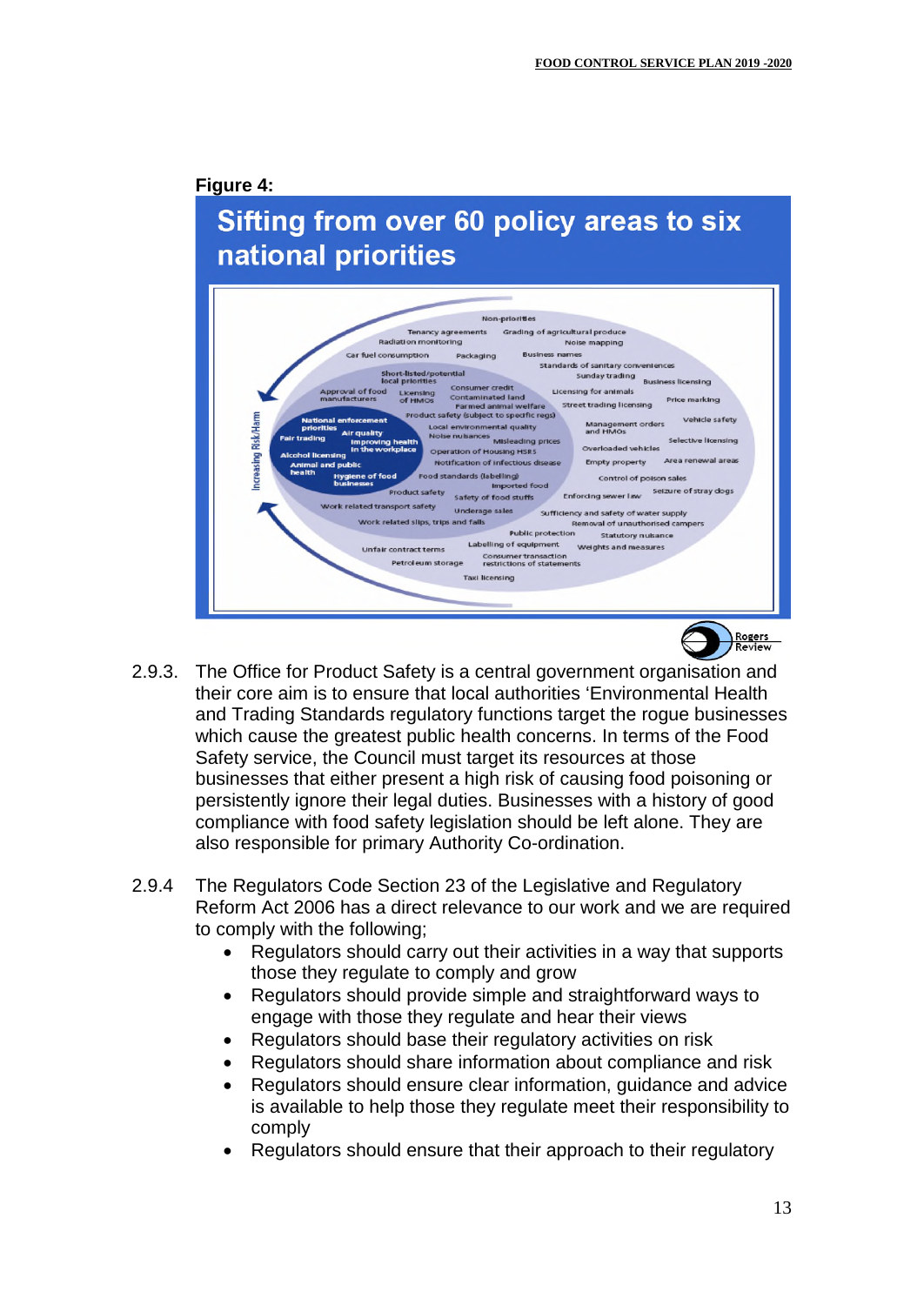activities is transparent.

.9.5 The review and subsequent enforcement policy would recognise the importance of a mix of enforcement approaches, referred to now as Interventions, and the external factors or drivers which will affect the final choice. These are summarised in Figures 5a & b.

## **Figure 5a**

## **The Scope of Interventions**



## **Figure 5b External Factors impacting upon the Intervention mix**

| <b>DEMAND DRIVEN</b>               | <b>INSPECTION DRIVEN</b>                    |
|------------------------------------|---------------------------------------------|
| <b>Requests for Service</b>        | <b>Inspection Programme</b>                 |
| <b>Food Complaints</b>             | <b>Targeted Inspections</b>                 |
| <b>Food Registrations</b>          | <b>Sampling Programme</b>                   |
| <b>Home Authority Principle</b>    |                                             |
| Investigation of Food Poisoning    |                                             |
| Notifications and Outbreak Control |                                             |
| <b>Food Alerts</b>                 |                                             |
| <b>EDUCATION DRIVEN</b>            | <b>INTELLIGENCE DRIVEN</b>                  |
|                                    |                                             |
| <b>Inspection Programme</b>        | History of compliance                       |
| <b>Targeted Inspections</b>        | Sampling                                    |
| Home Authority principle           | <b>Scientific and Technical Development</b> |
| Food Hygiene Training              | <b>Inspection Programme</b>                 |
| <b>Public Awareness Campaigns</b>  | <b>Targeted Inspections</b>                 |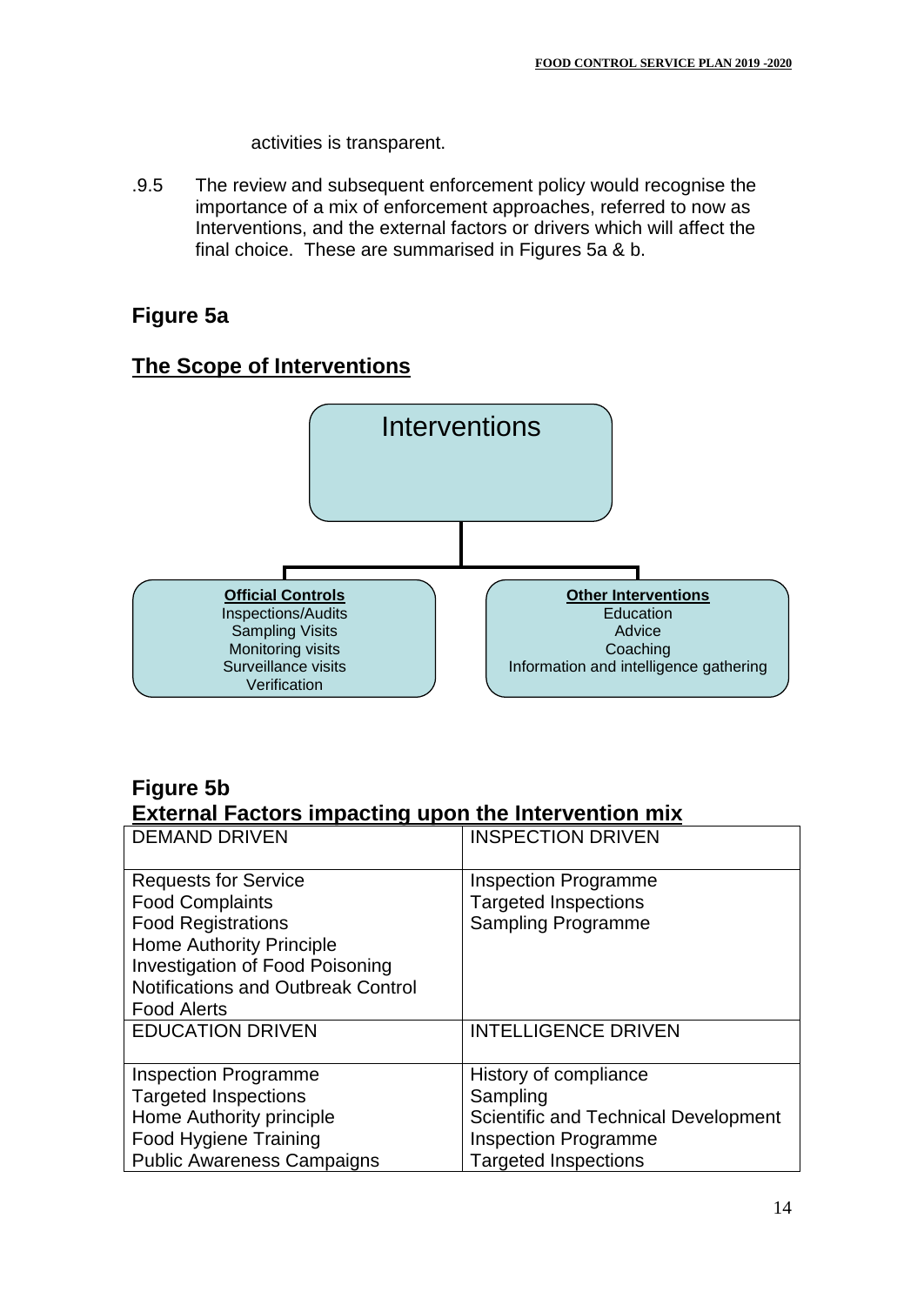| Partnerships | <b>Home Authority Principle</b>     |
|--------------|-------------------------------------|
|              | <b>Food Poisoning Notifications</b> |
|              | <b>Food Complaints</b>              |
|              | <b>Food Alerts</b>                  |
|              | Liaison and Partnership Working     |

## **SECTION 3: FOOD CONTROL SERVICE DELIVERY**

#### 3.0.0 **Food Inspections**

- 3.1.0 It is St Albans policy to undertake programmed food inspections in accordance with the Food Standards Agency Practice Guidance Intervention Strategy. (See Figure 7)
- 3.1.1 Premises are inspected at a suitable time of day, which will include out of hours visits in appropriate circumstances – Inspections are generally unannounced. Where appointments are made in advance then the reasons for this are recorded.
- 3.1.2 Inspections are programmed monthly using a computer database, to ensure that they are undertaken within 28 days of the due date.
- 3.1.3 Allocations of premises to individual officers, according to competence levels, are made monthly in advance and arrangements exist for monitoring progress and for rescheduling any premises missed due to unforeseen circumstances. We aim to inspect food businesses within 28 days of their due inspection date.
- 3.1.4 The Figure 6 shows the number of food businesses which are due to receive a programmed intervention for the year 2019/2020.

## **Figure 6 Programmed Interventions for 2019/2020**

| <b>Risk Rating</b>        | <b>Number</b> |
|---------------------------|---------------|
| Α                         | 4             |
| B                         | 61            |
|                           | 150           |
|                           | 175           |
| E                         | 104           |
| New premises (additional) | Not known     |
|                           |               |
| <b>TOTAL</b>              | 494           |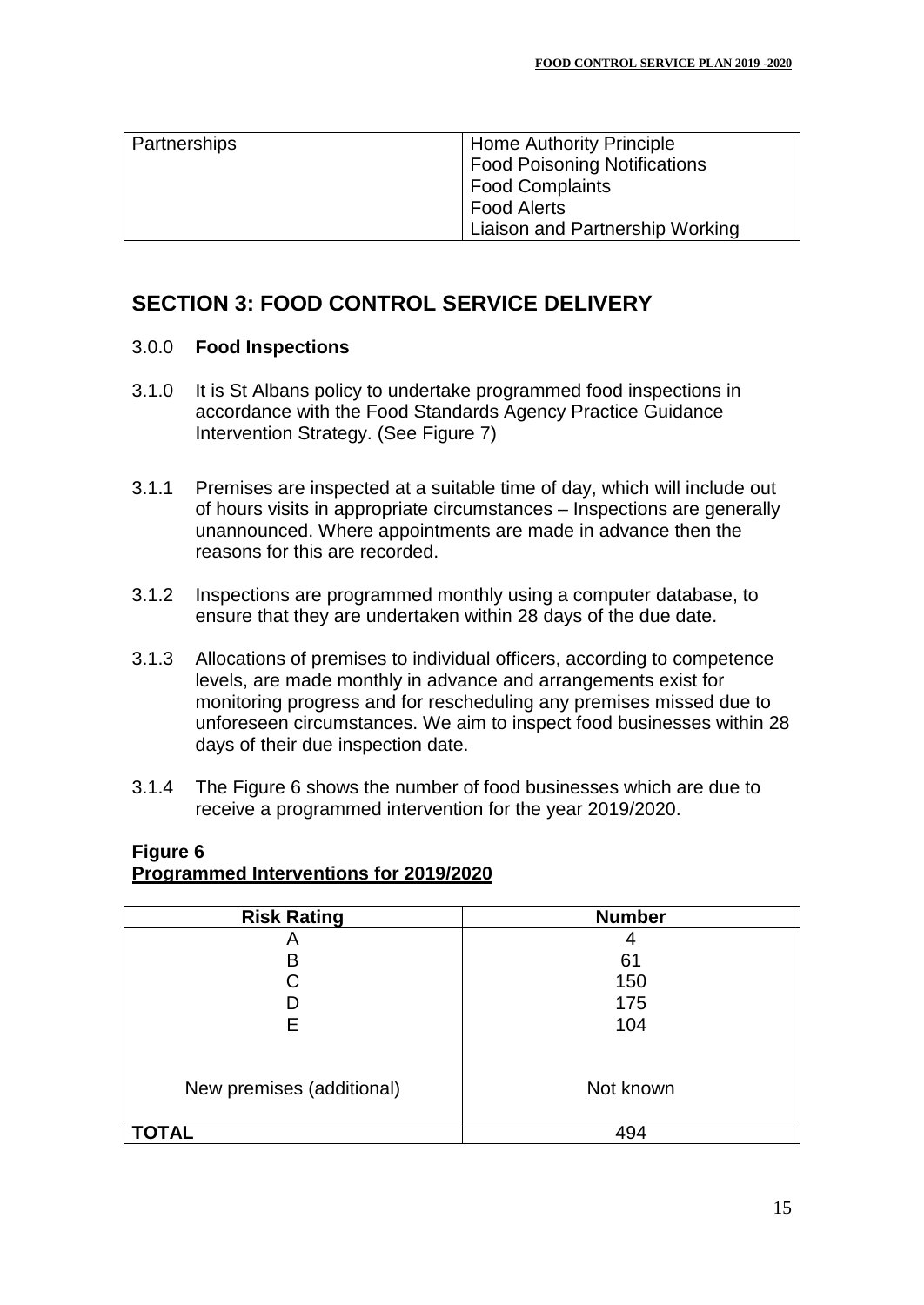#### **Figure 7 Intervention Strategy**



- 3.1.5 Using the information from Figure 6, and the Intervention Strategy outlined in Figure 7; it is envisaged that Food Businesses rated A and B plus C-rated premises falling due for a inspection 2019/20 will receive an inspection for 2019/20. D –rated premises will receive an inspection if they fall due within 2019/20. E-rated premises will be subjected to the Alternative Enforcement Strategy as usual. Using statistics from previous years it is estimated that the above programme will result in approx 100 revisits, depending upon the risk categories
- 3.1.6 All officers undertaking inspections, investigating complaints, giving advice and taking samples meet the qualifications and experience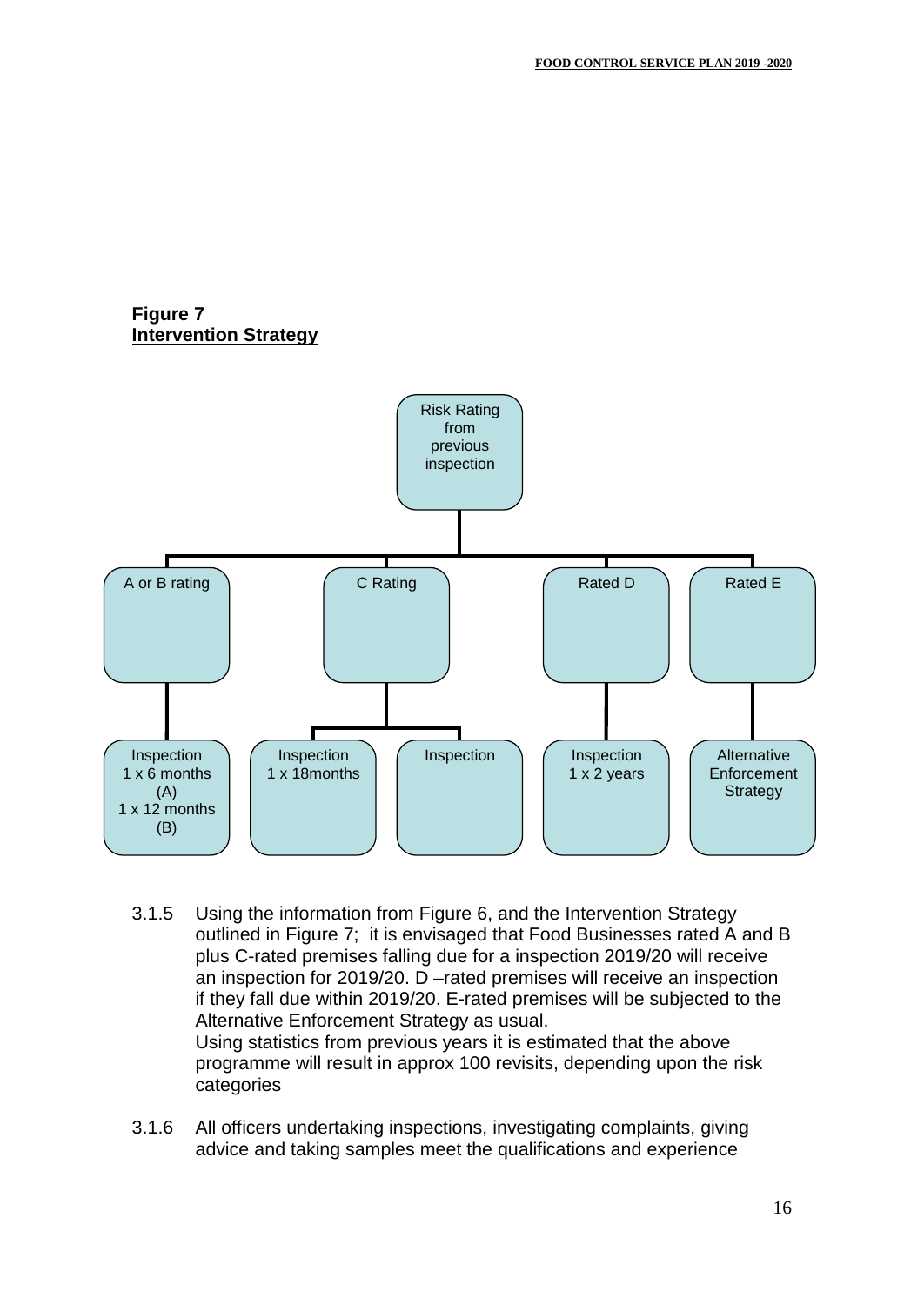detailed in the Practice Guidance.

- 3.1.7 There is a procedure in place for the verification of officer's qualifications and achievement of continuing professional development.
- 3.1.8 Secondary inspections (for example revisits) are carried out in accordance with Practice Guidance.
- 3.1.9 The staffing resource required to achieve 100% of inspections (risk category  $A - D$ ) is 3.70 FTE.
- 3.1.10 An alternative enforcement strategy for low risk food premises (E-rated), involves assessment by the Business Support Officer and assessment by a suitably qualified Business Compliance Officer.

#### 3.2.0 **Food Complaints/Requests for Service**

- 3.2.1 Complaints which are investigated by the service, receive a first response within 48 hours, and normally are as a result of the following:
	- food stuff (contaminated)
	- complaints about food businesses (hygiene)
	- complaints about food handling (food handlers)
- 3.2.2 Food stuff complaints are investigated in accordance with *"The Food Complaints procedure"*.
- 3.2.3 Complaints relating to food businesses or food handling are investigated in accordance with *The Procedure for Dealing with Complaints/Enquires.*
- 3.2.4 An estimated 100 food related complaints and enquiries will be received in the year 2019/2020 requiring a staffing resource of FTE 0.15 officers.

#### **Figure 8**

#### **Complaints for previous years**

| 16/17 | 7/10 | 18/1 |  |
|-------|------|------|--|
| 66    | 89   | 98   |  |

#### 3.3.0 **Primary Authority Principle/Advice to Businesses**

3.3.1 St Albans supports the Primary Authority Principle "Commitment to Primary Authority Procedure". Details of the scheme are set out in Appendix 6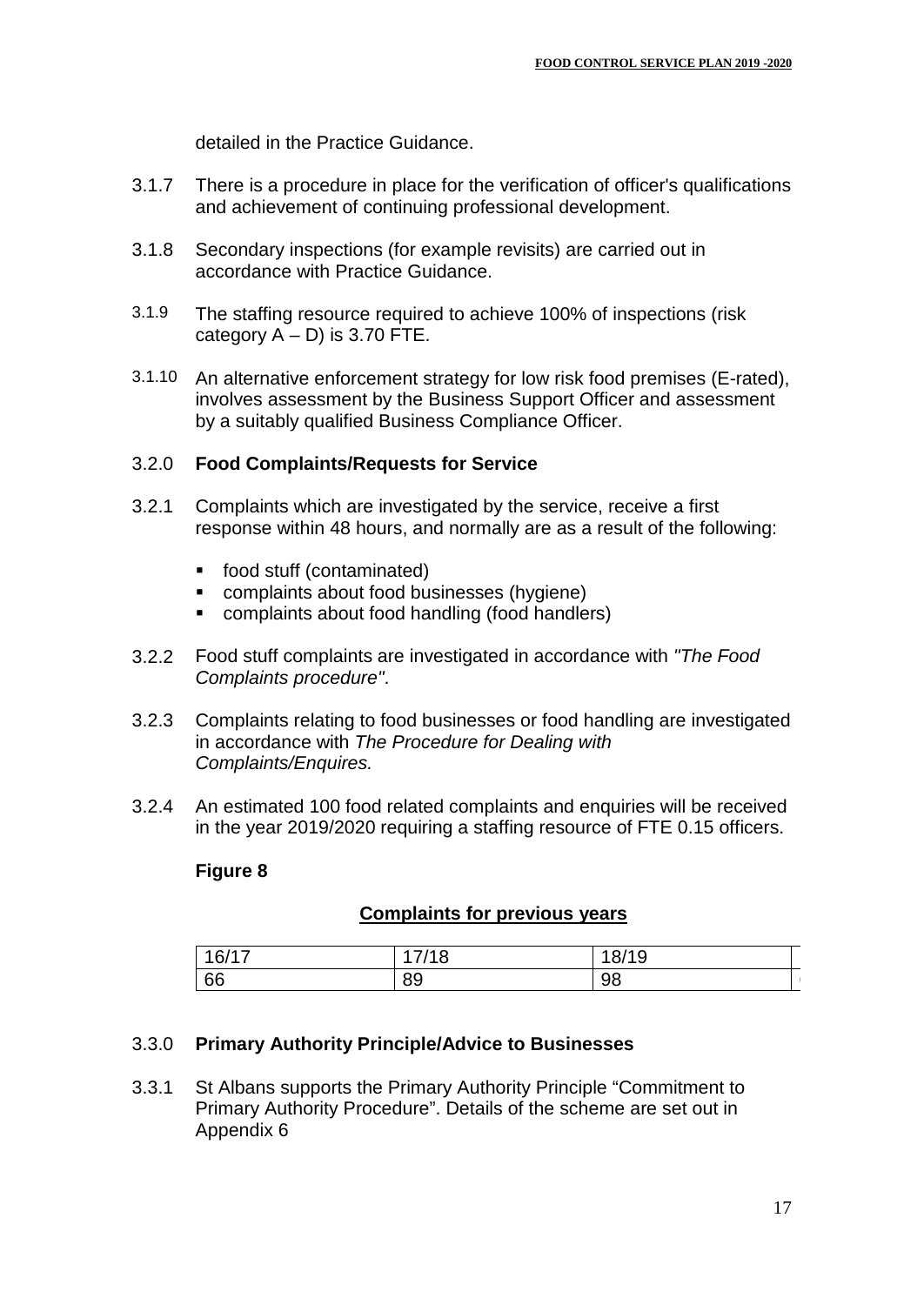- 3.3.2 ` The Business Compliance Team actively works with businesses to help them comply with the law and encourage improvements in the following ways:
	- the provision of advice leaflets
	- **EXECTE:** letters to businesses where major changes in procedures/legislation is expected
	- lists of available leaflets and order forms are available online
	- responding to enquiries
	- dialogue with businesses through customer satisfaction surveys.
	- **advice issued during inspections and other visits.**
	- Advice given during planning consultation processes
	- **Advice available on the Council website**
	- **Newsletters to businesses.**
	- **Participation in the Food Hygiene Ratings Scheme**

#### 3.4.0 **Food Related Enquires.**

3.4.1 It is estimated that 80 will be received which together with the above initiatives will require FTE 0.15 officers.

#### **Figure 9**

#### **Food related Enquires**

| 16/17 | 7/10<br>10 | 8/19<br>$\circ$ |  |
|-------|------------|-----------------|--|
| 96    | 61<br>ັບ 1 | -<br>,,         |  |

#### 3.5.0 **Food Inspection and Sampling**

- 3.5.1 The food control service will sample from and submit for microbiological analysis:
	- all manufacturers within the district food and water supplies
	- product specific premises food and water
	- premises targeted as local initiatives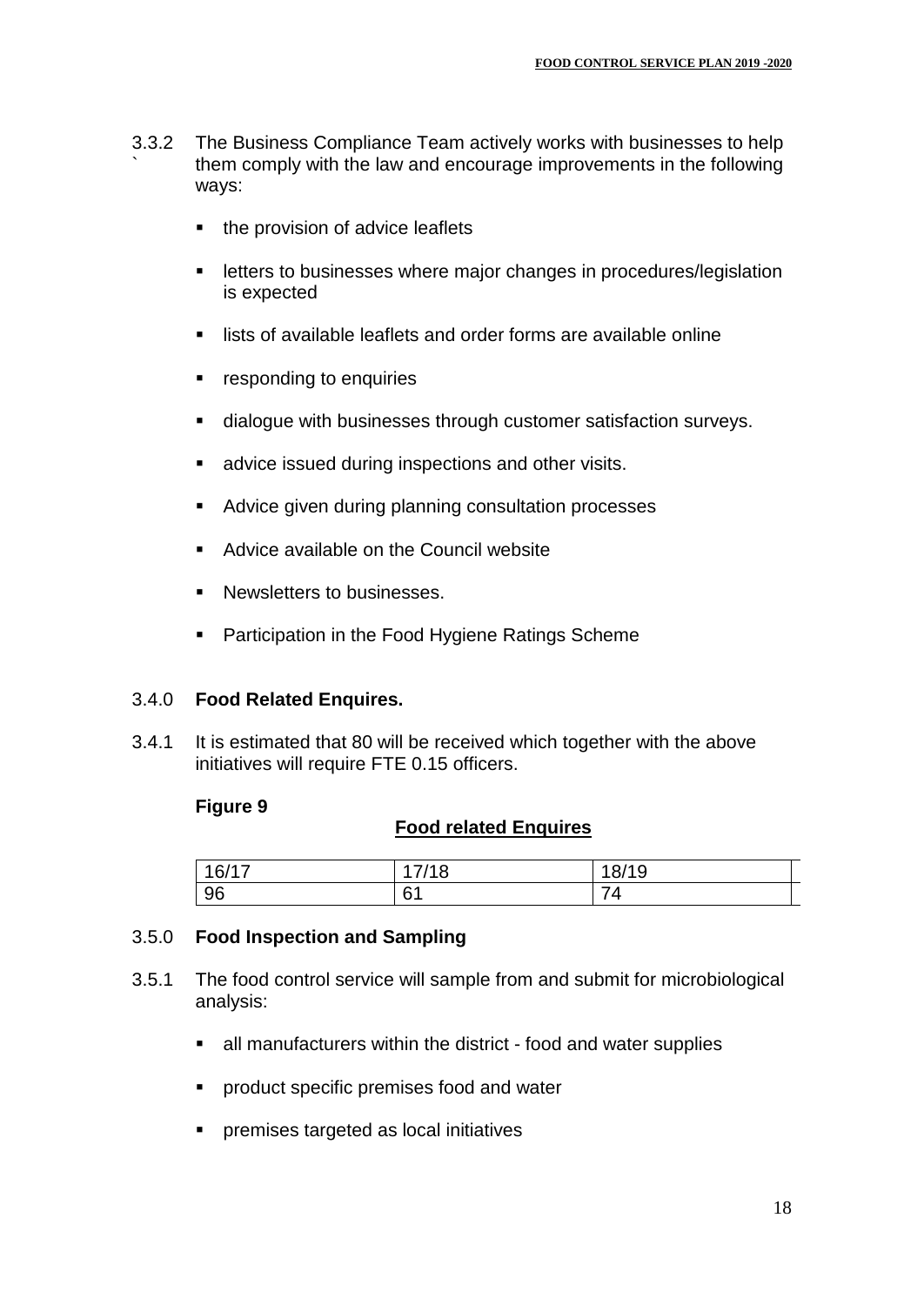- premises targeted local sampling schemes
- **PERITM** premises in conjunction with food incidents
- commercial premises utilising private water supplies
- **Imported foods**

(NB: Private water supplies come within the scope of the Environmental Compliance Team also within Regulatory Services.)

3.5.2 Sampling is carried out in accordance "St Albans City and District Food Sampling Policy" in conjunction with the sampling programme.

#### **Figure 10**

#### **Food Samples**

| 16/17 | 7/18     | 18/19 |
|-------|----------|-------|
| и     | AC<br>−∼ | 46    |

#### **Figure 11**

| <b>SAMPLING PROGRAMME 2019/20</b>                       |                                                        |  |
|---------------------------------------------------------|--------------------------------------------------------|--|
| <b>Month</b>                                            | <b>Product type</b>                                    |  |
| July 2019 - PHE Study                                   | Study 67 - Vac/MA packed RTE foods<br>& swabs          |  |
| November 2019 - Approved Premises                       | Study 68 - Raw milk/cheeses (UK 7<br>non UK)           |  |
| August 2019 - The Cuisine Centre<br>(approved premises) | <b>Manufactured Hospital Meals</b>                     |  |
| Swimming Pool Water - August 2019                       | <b>Swimming Pools</b>                                  |  |
| Throughout the year                                     | Sampling in response to complaints/<br>local producers |  |

- 3.5.3 The sampling programme for the service involves the participation in when these arise:
	- Public Health England (PHE)
	- Herts and Beds Food Survey
	- **PAN London Survey**
- 3.5.4 The service aims to take at least the minimum number of samples requested by the testing laboratory.
- 3.5.5 This service requires 0.10 FTE resources.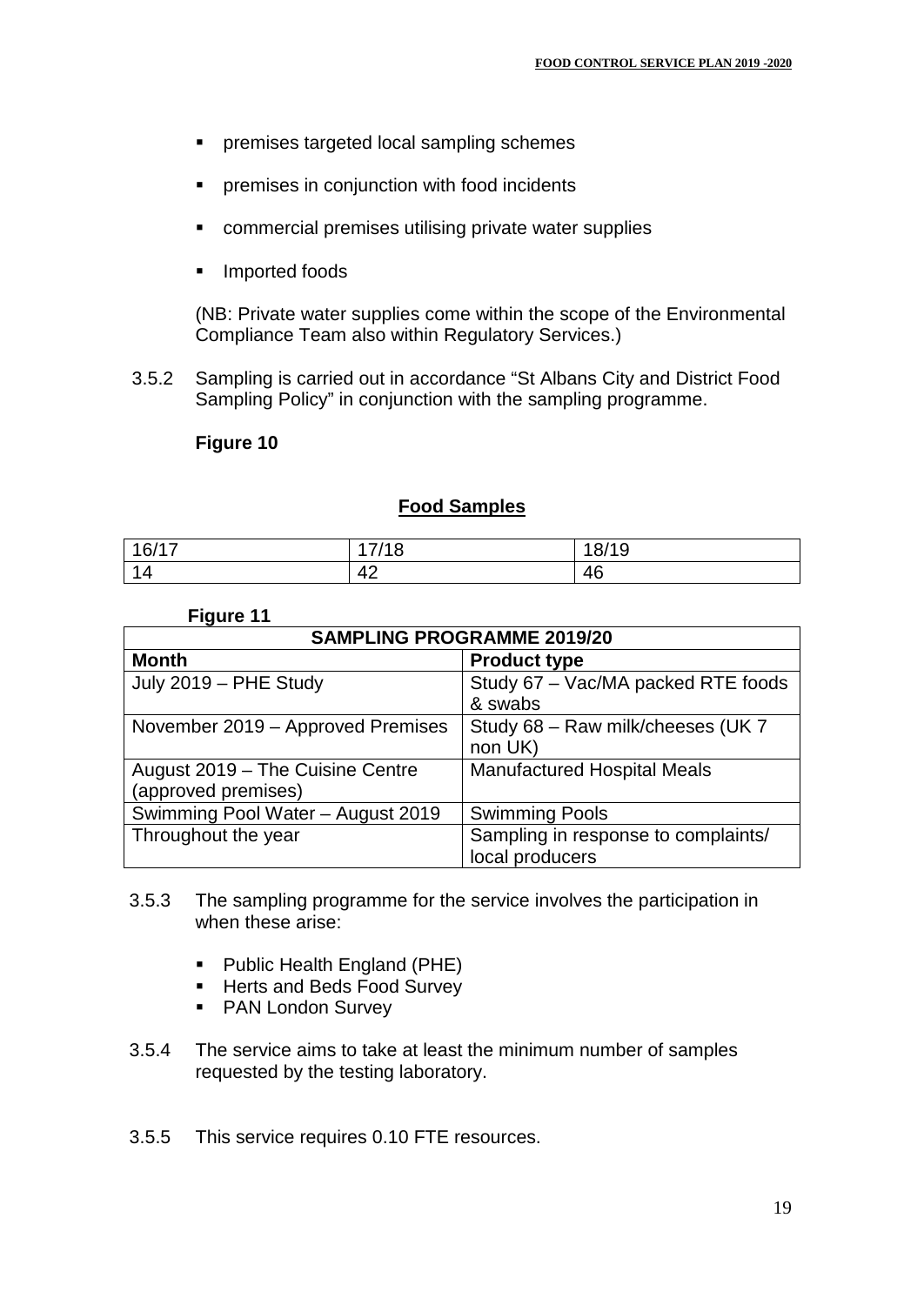#### 3.6.0 **Control and Investigation of Outbreaks of Infectious Disease**

3.6.1 The food control service investigates all food related infectious disease. The investigations are carried out in accordance *with "The Procedure: The Investigation of Infectious Diseases"*. A 24-hour response time applies to all notification of illness. Consultation with the Consultant in Communicable Disease occurs in all cases of E-coli 0157 and Typhoid Para typhi and where multiple cases occur. The investigation of outbreaks is in accordance with the outbreak control plan as agreed by the Hertfordshire Control of Infection Committee.

#### **Figure 12**

#### **Number of Infectious Diseases**

| 16/17                    | 14C          | $\overline{1}$<br>19<br>O/ |  |
|--------------------------|--------------|----------------------------|--|
| $\overline{\phantom{a}}$ | $\sim$<br>ັບ | $E^{\gamma}$<br>◡▵         |  |

3.6.2 This requires a staffing resource of FTE 0.10. However in the event of an outbreak this staffing requirement is significantly higher.

#### 3.7.0 **Food Safety Incidents**

- 3.7.1 The food control service, will on receipt of any alerts respond as necessary in accordance with Code of Practice and "*The Food Alert Procedure*".
- 3.7.2 The number of Alerts issued is variable and difficult to predict. The extent of action required may be no action to numerous visits to food premises. In addition, the authority investigates Food Allergy Alerts. For this reason assuming 126 Food Alerts and Allergy Alerts, FTE of 0.5 officer is estimated which will result in letters/phone calls to business within the district, and press releases to local radio stations and newspapers.

#### 3.8.0 **Liaison with Other Organisations**

- 3.8.1 The Council is committed to ensuring that enforcement action is transparent, and consistent with those of neighbouring authorities.
- 3.8.2 Liaison and dialogue on enforcement issues takes place via the following groups:
	- Herts and Beds Heads of Service Group
	- Herts and Beds Environmental Health Officers Promotion Group
	- Herts and Beds Chief Officers Food Study Group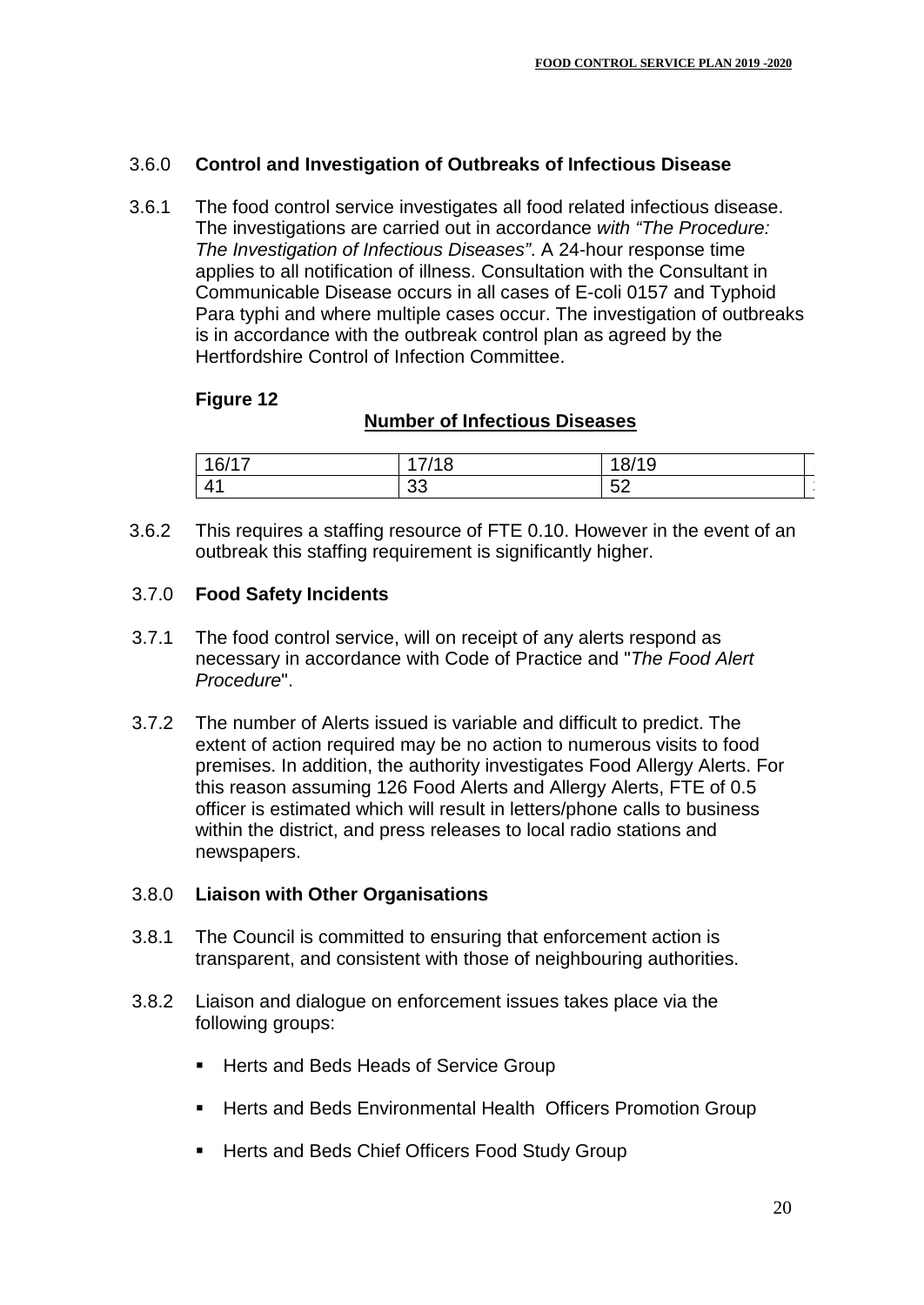- Herts and Beds Food Group
- **Hertfordshire and Bedfordshire Health Authority**
- **Health Protection (PHE)**
- Health and Local Authority Water Quality Liaison Meeting
- **CESTED Under 8's Officer**
- Care Quality Commission
- **Planning, Building Control and Finance**
- **St Albans Clinical Commissioning Group**
- Food Standards Agency
- The Meat Hygiene Service
- M3 User Group Software Provider
- $LGA$
- Office for Product Safety and Standards
- **EXEC** Hertfordshire County Council Trading Standards
- 3.8.3 The participation in these groups has resulted in valuable partnerships which contribute to the corporate vision, aims and commitments, and local area agreements.
- 3.8.4 It is estimated that during the year 2019/20 this activity will require FTE 0.10 officers

#### 3.9.0 **Food Safety Promotion**

3.9.1 Promotional work during 2019/20 will be undertaken by officers within the Business Compliance Team, Food hygiene training is carried out by a contractor, and administered by the Environmental Compliance Team.

#### **Projects Planned for 2019/20**

Update and expand the Food Safety content of the Council's website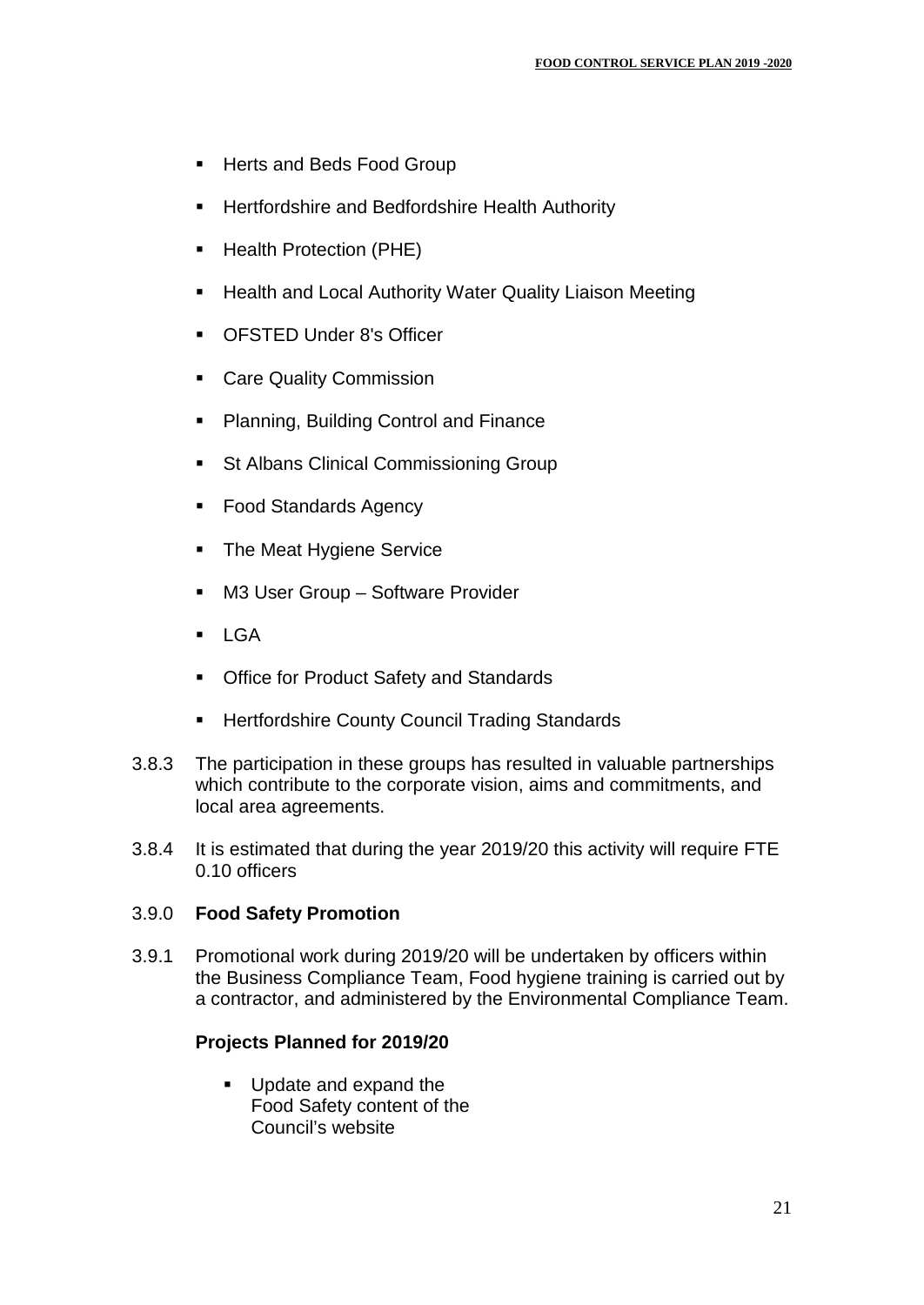- **Participation in National** Food Safety Week.
- Offer advice and assistance to businesses regarding Brexit
- Provide advice and raise awareness of Allergen information
- Continued implementation of the Food Hygiene Ratings Scheme.
- **Implementation of the** introduction of charging businesses for Food Hygiene Ratings Scheme Rescore requests
- **Promote healthy eating and** improve hygiene practices
- Participate in PHE sampling programme Study 67 & 68

It is estimated that promotional activities during the year 2019/20 will require FTE 0.15 officers.

## **SECTION 4: RESOURCES**

4.1.0 The food enforcement service budget is contained within Food and Health and Safety budget costs centres for this reason the figures for the current and previous year are for both these functions.

#### **Figure 13**

|                                             | <b>Budget</b>  | <b>Budget</b>  |
|---------------------------------------------|----------------|----------------|
|                                             | 2018/19        | 2019/20        |
| <b>Salaries</b>                             | 317,590        | 324,240        |
| Car Allowances                              | 6,280          | 6,280          |
| Car Leasing<br><b>Central Accommodation</b> | 3,790<br>7,690 | 1,550<br>6,900 |
|                                             |                |                |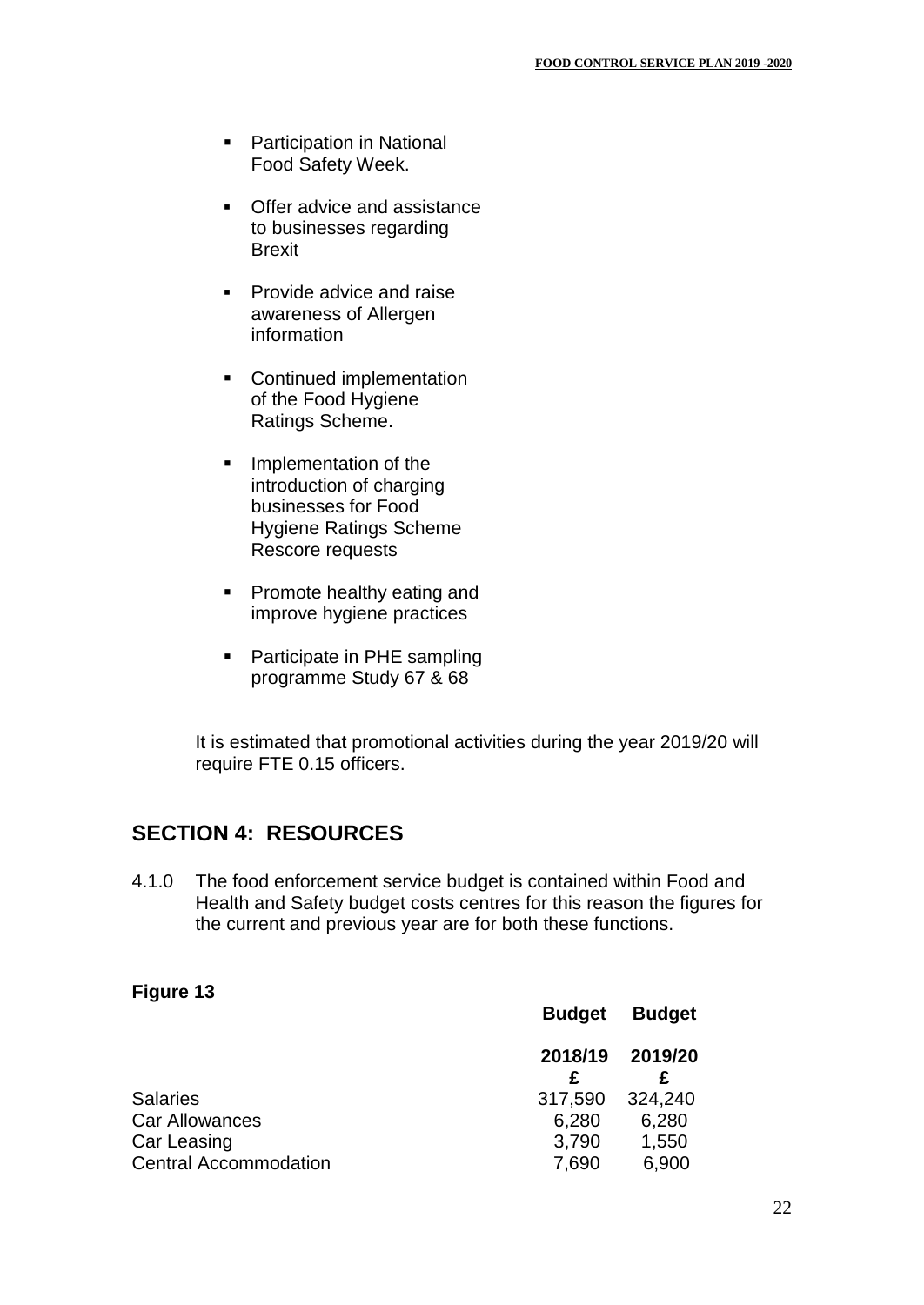| <b>Central Services</b> | 34,170 38,550 |      |
|-------------------------|---------------|------|
| Equipment               | 400           | -400 |

#### 4.2.0 **Staffing Allocation**

All food enforcement activities are carried out by suitably qualified Business Compliance Officers within the Business Compliance Team, administrative support is shared with Environmental Compliance Team. Training in food hygiene is carried out by the Environmental Compliance Manager and the budget is separate from the above.

4.2.1 The staffing profile for all officers carrying out food law enforcement work

| <b>FTE</b>                                                       | 4.90 |
|------------------------------------------------------------------|------|
| <b>Vacant Post</b>                                               | 1 QQ |
| <b>Environmental Health Practitioners</b>                        | 2.84 |
| Environmental Health Officers Registration Board Registered 1.06 |      |
| <b>Authorised Officers</b>                                       |      |

4.2.1 Staffing resources detailed in Appendix 4 shows that a total of 3.70 FTE is required for inspection activity and 1.20 FTE is required for other duties detailed in the service plan. The existing establishment is 3.90 FTE. 1 FTE post is currently being recruited to. The above figures do not include the Business Support Officer or administration support.

#### 4.3.0 **Staff Development Plan**

- 4.3.1 The service ensures officers are appropriately qualified and receive regular training and refresher training, in order that they may carry out their statutory duties. During 2019/20 all officers will each have access to the equivalent of 20 hours training, 10 hours of which is specific to food.
- 4.3.2 (N.B. Officer's who have achieved "Practitioner" status require a total of 30 hours training each year in order to maintain this.)
- 4.3.3 The training programme includes: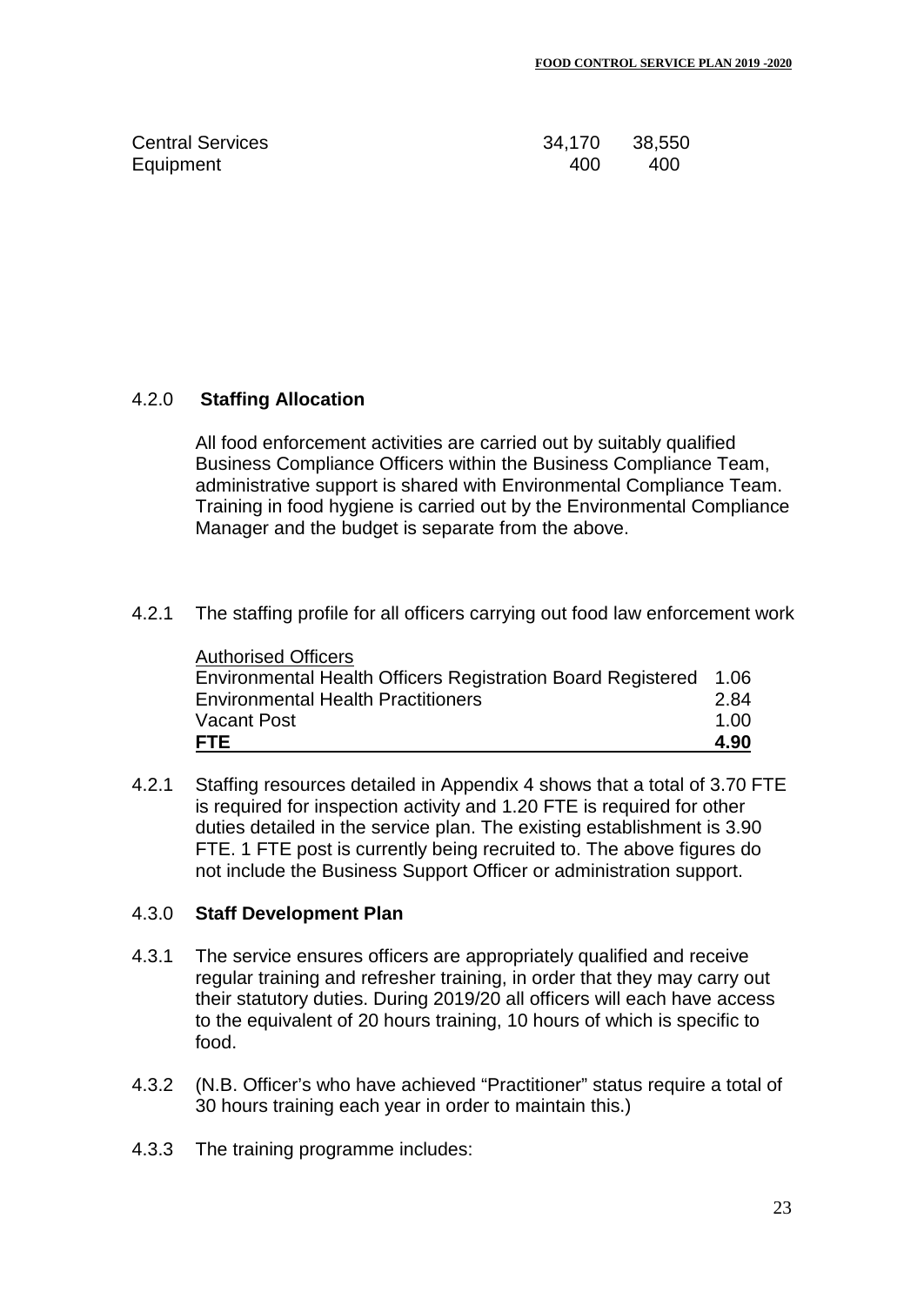- evidence of formal qualifications (i.e. originals shown and verified with awarding body)
- the completion of a competency matrix detailing specific courses and dates
- competency checking (auditing skills and inspection techniques)
- **EXEDENT** identification of training needs during annual Staff Development and Review Scheme
- **Food Standards Agency Training courses, ABC on-line training and** other courses
- 4.3.4 A staff performance appraisal scheme was introduced in 2012.
	- Review achievements and agree tasks and objectives 6-12 months
	- **I** Identify training and development needs and populate an individual action plan.
- 4.3.5 External courses planned for the year:
	- Consistency training Food Hygiene Ratings Scheme
	- Sampling Courses
	- **Interviewing Skills (PACE)**
	- **Imported Food Training**
	- E-Coli control of cross contamination
	- **FSA Enforcement Sanctions**
	- **FSA HACCP**
- 4.3.6 An estimated 65 hours training has been allocated to the team just for food safety. Equating a staffing resource of 0.40 FTE officers.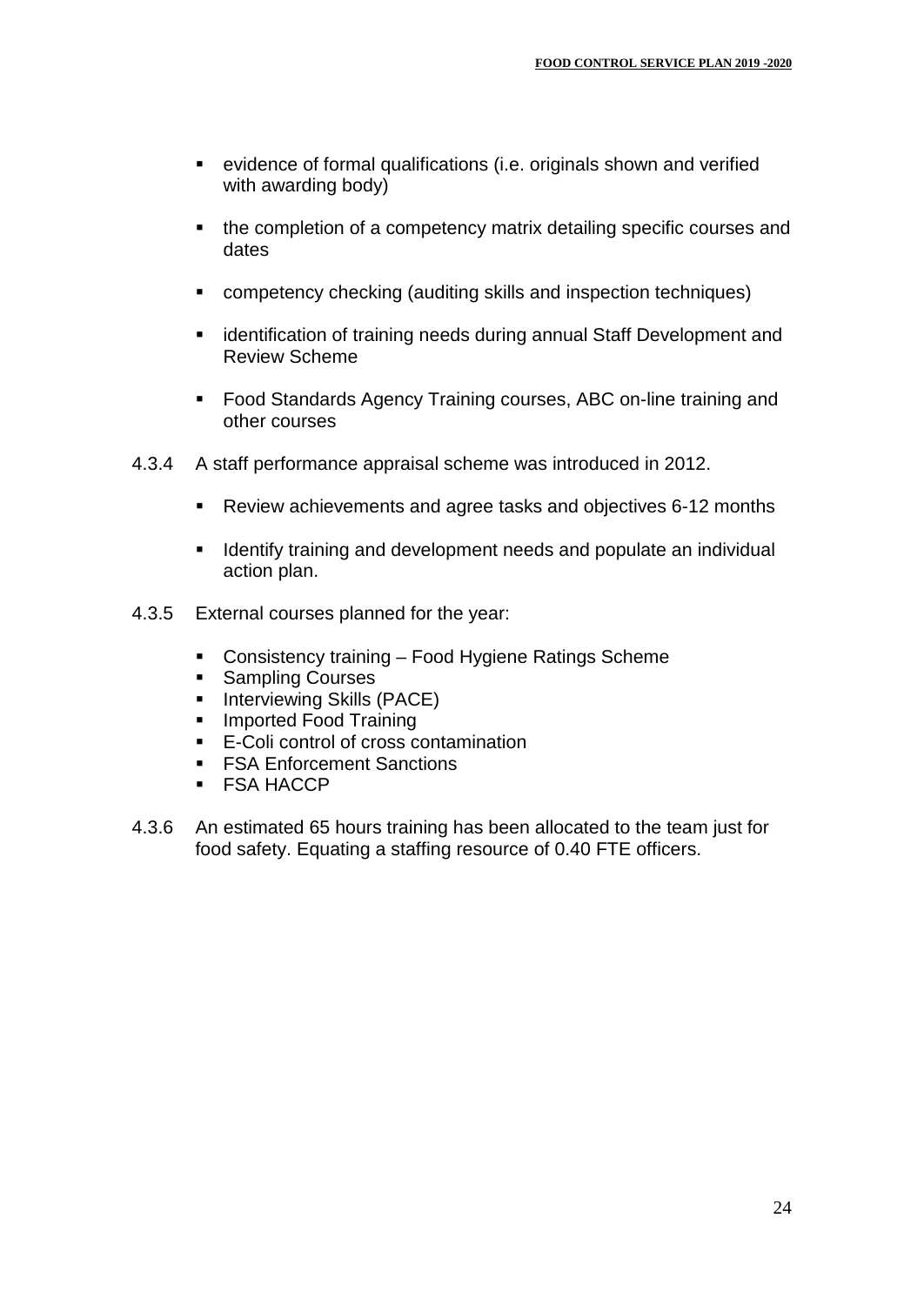## **SECTION 5: QUALITY ASSESSMENT**

#### 5.0.0 **Quality Assessment**

- 5.1.0 Quality is assessed throughout the year in respect of each officer, by means of the following techniques:
	- training and competence, officers are sufficiently trained, competent and experts in their field
	- operating procedures internal procedures exist to cover food safety work, they are followed by all officers to ensure a consistent approach
	- peer review professional scrutiny of inspection documents and letters
	- review by Business Compliance Manager and Regulatory Services Manager of post inspection paperwork including computer input and risk assessment:

#### 5.1.1

NB This applies equally to any consultants who may be contracted to assist with the inspection programme in the event of maternity/long term sick leave.

- signing off process. Consultants work once completed is signed off by the Business Compliance Manager, in liaison with a suitably qualified Business Compliance Officer, who supervises the activity later to ensure they comply with policies and internal operating procedures
- Monthly team meetings
- Performance Review. The annual and quarterly reviews of performance gives management and individual officers the opportunity to discuss the performance, identifying areas for improvement and put in place mechanisms to address development needs.
- Performance indicators. Computer audit reports are generated at regular intervals to indicate the extent to which responses comply with time requirements.
- Progress Monitoring A system has been adopted that allows the Business Compliance Manager to review the progress of the inspection programme on a monthly basis.
- Quarterly performance and target review are carried out by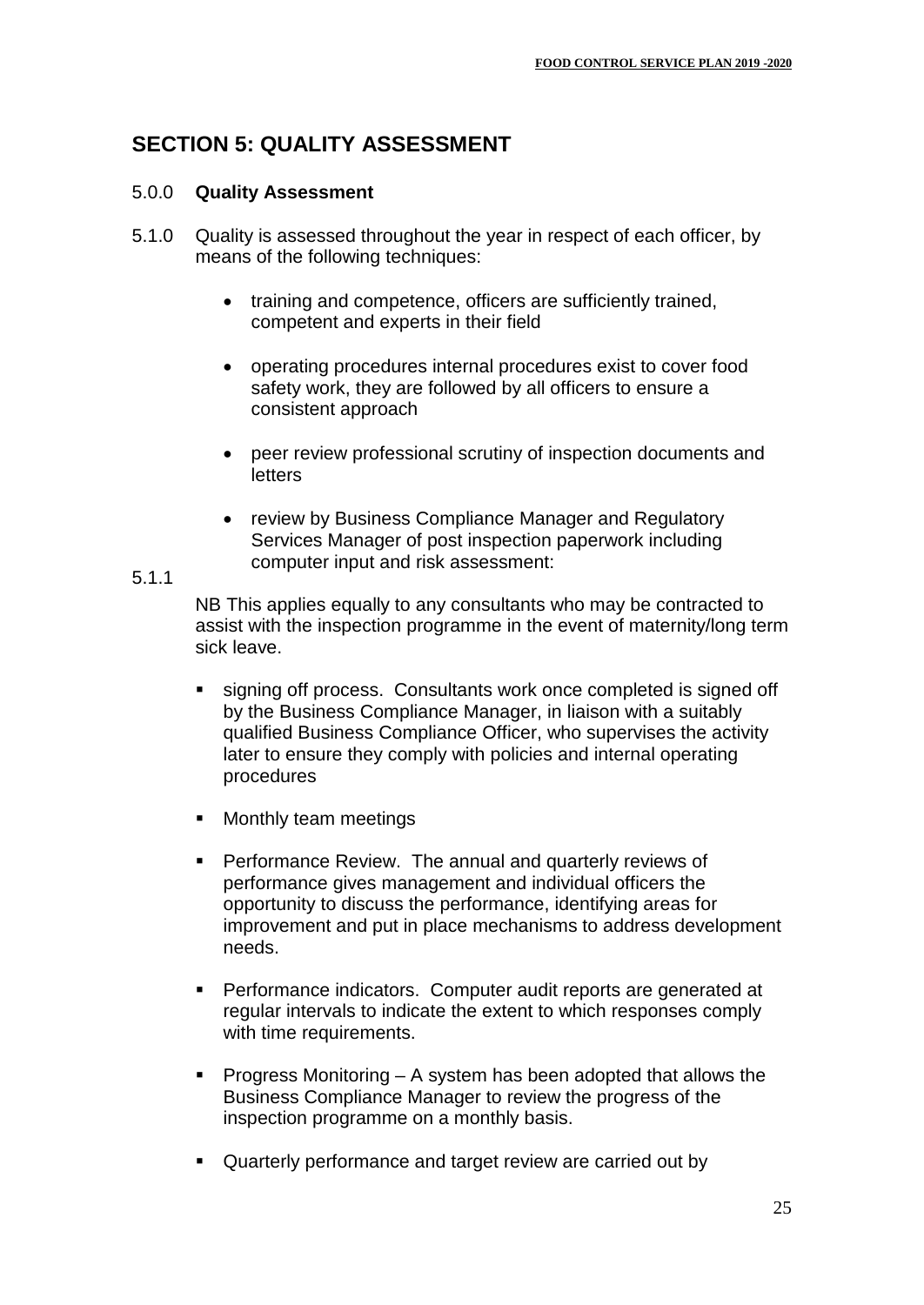Regulatory Services management team.

- Inspection feedback follow up telephone calls are made to a randomly selected percentage of businesses after an inspection to indicate the level of satisfaction in the service provided.
- **Feedback on customer complaints or customer praise is discussed** at team meetings and with individual officers.
- 5.1.2 The FSA conduct audit programmes of Local Authorities food law enforcement service approximately every five years. St Albans food service was subject to a detailed Audit in March 2013 which examined the Council's arrangements for carrying out its inspection programme, management of the food premises database, enforcement decisions, and internal monitoring with regard to food hygiene law enforcement. The scope of the audit also included an assessment of the Authorities overall organisation and management. The FSA audit identified a number of areas of good practice these included:
	- The assessment of officers competency and qualifications
	- The level of detail in officers inspection notes(particularly high risk premises)
	- The hygiene initiative for poor performing businesses

#### **External Quality Assessment**

- 5.1.3 Third party assessments of the Council's Food Safety enforcement service are recognised as an important tool in monitoring standards.
- 5.1.4 The Food Standards Agency expects that all local authorities undergo an audit of their management of health and safety law enforcement at least once every 5 years.
- 5.1.5 Third party assessments may be provided by both The Food Standards Agency and the Council's participation in an inter-authority audit coordinated through the Hertfordshire and Bedfordshire Health and Safety Group. An inter-authority audit of the Food Safety service was carried out in 2015.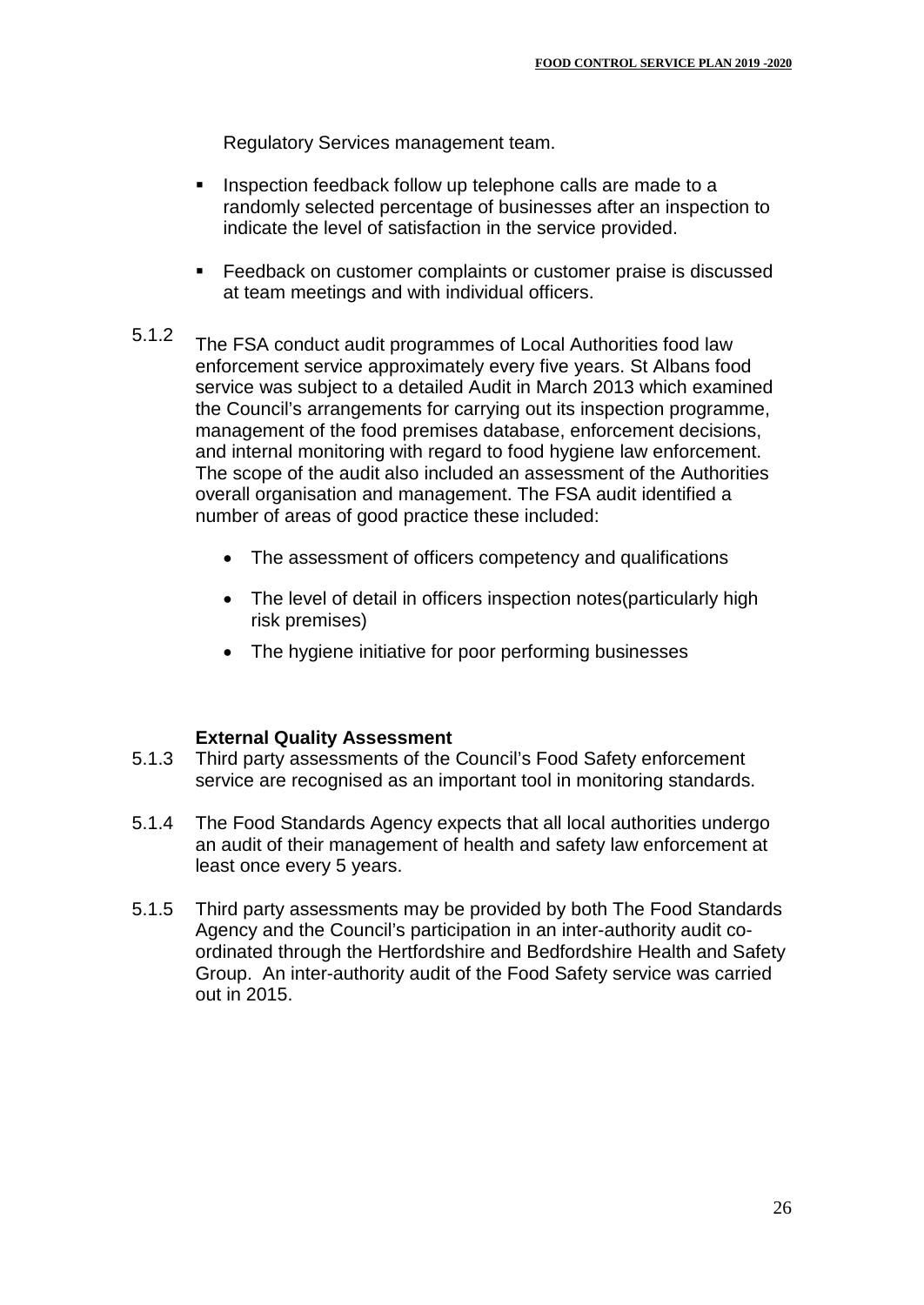## **SECTION 6: REVIEW**

#### 6.0.0 **Review against the Service Plan**

- 6.1.0 The performance indicators detailed in appendix 1 are provided to the portfolio holder Environment annually in arrears.
- 6.1.2 The Food Safety Plan will be reviewed by the Business Compliance Manager in line with the Corporate Planning timetable.

#### 6.2.0 **Identification of any variation from the Service Plan**

6.2.1 The performance indicators listed in appendix 1 are reviewed on a quarterly basis. Any significant variations are reported together with explanations and remedial action to the Regulatory Services Manager and Head of Service.

#### 6.3.0 **Areas of Improvement**

6.3.1 Any service issues identified during the quarterly reviews or by performance monitoring are recorded and an appropriate action plan is agreed at Departmental Management Team meetings.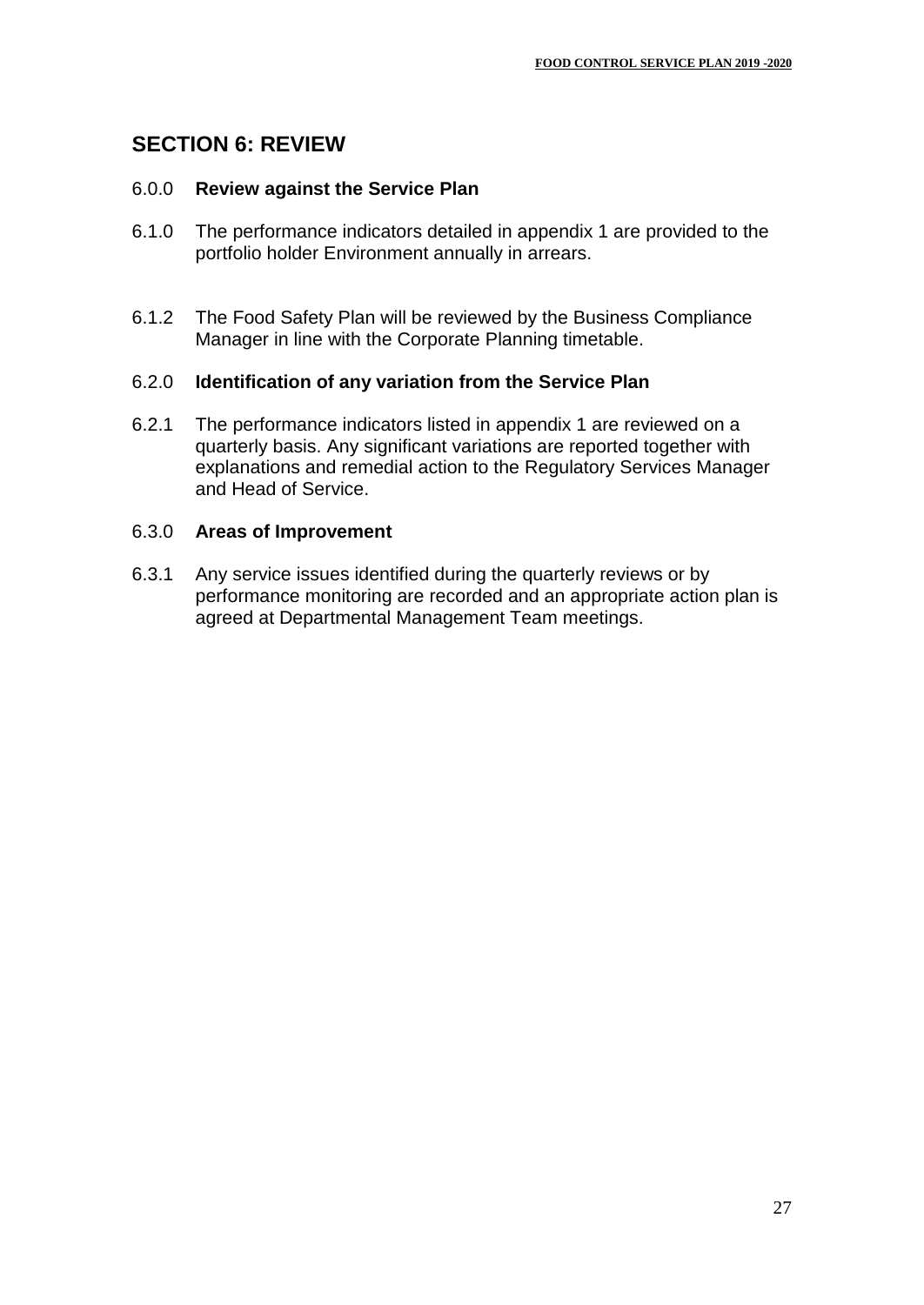## **Food Safety Performance Plan**

#### **Key Performance Indicators**

|                                            |                               |                                                                                                |       | <b>Actual</b> | <b>Actual</b> |
|--------------------------------------------|-------------------------------|------------------------------------------------------------------------------------------------|-------|---------------|---------------|
| <b>Type</b>                                | PI Ref                        | <b>Description</b>                                                                             | 16/17 | 17/18         | 18/19         |
| Cost/Efficiency                            | LOC                           | Respond to food related<br>service requests within 3<br>working days                           | 93%   | 94%           | 97%           |
| Cost/Efficiency                            | LOC<br>10                     | Respond to food hazard<br>warning in 24 hours                                                  | 100%  | 100%          | 100%          |
| <b>Service Delivery</b><br><b>Outcomes</b> | <b>LOC</b><br>EH <sub>1</sub> | Inspect all food premises in the<br>District which fall due for<br>inspection within that year | 100%  | 100%          | 100%          |
| <b>Service Delivery</b><br><b>Outcomes</b> | LOC<br>EH <sub>1</sub>        | Respond to infectious disease<br>notifications.                                                | 97%   | 97%           | 100%          |

#### **VARIATION FROM SERVICE PLAN**

The Audit Commission expect food authorities to provide data for national indicator NI 184 – *Food establishments in the area which are broadly complaint with food hygiene law.* 

This data will is uploaded onto the Food Standards Agency website, "Local Authority Enforcement Monitoring Systems" (LAEMS) as part of the routine reporting process.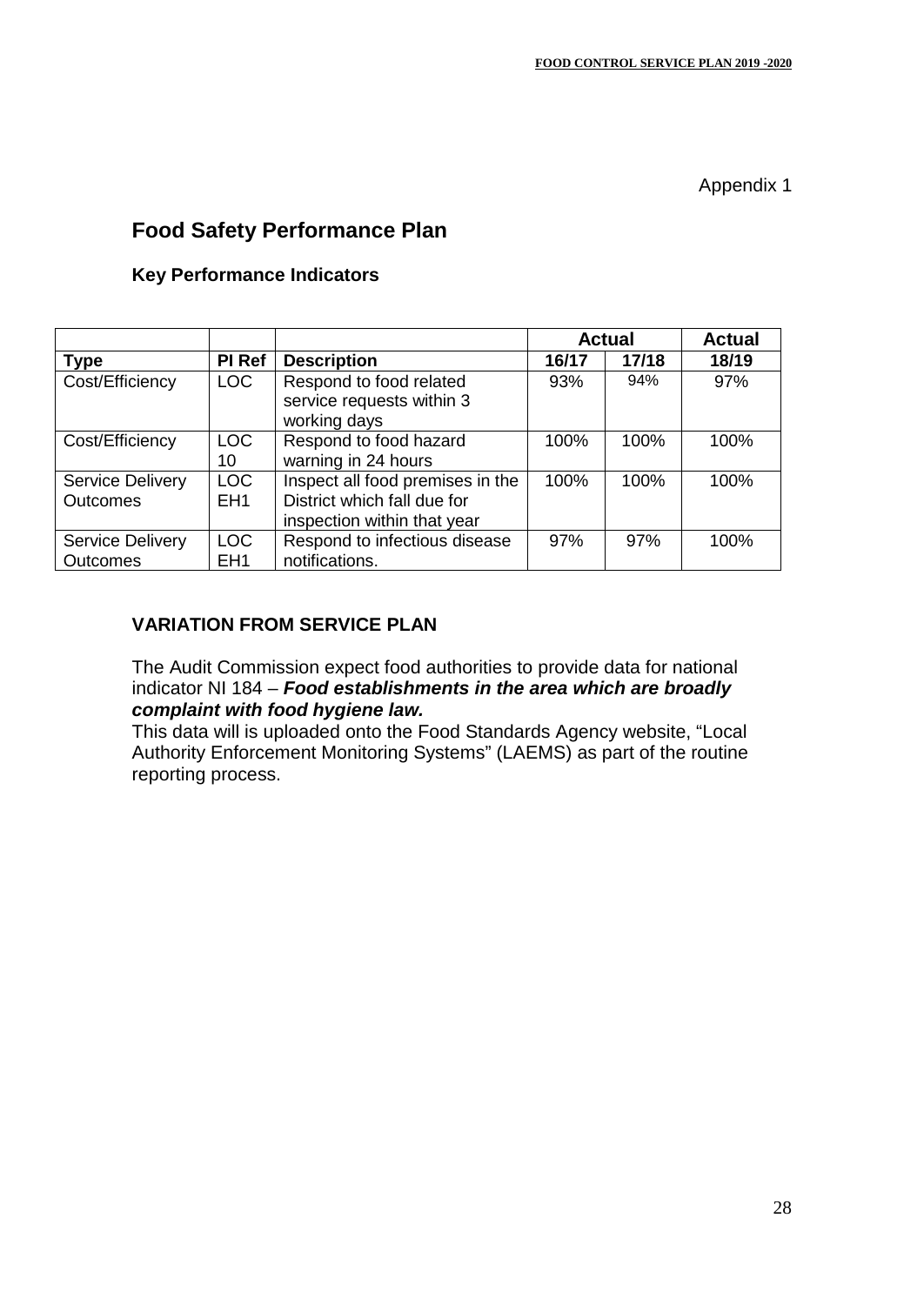|                                 | <b>ACTUAL</b> | <b>ACTUAL</b> | <b>ACTUAL</b> | <b>PLANNED</b> |
|---------------------------------|---------------|---------------|---------------|----------------|
| <b>SERVICE ACTIVITIES</b>       | 2016/17       | 2017/18       | 2018/19       | 2019/20        |
| <b>Food Premises Inspection</b> | 435           | 346           | 437           | 494            |
|                                 |               |               |               |                |
| <b>Revisits</b>                 | 74            | 88            | 140           |                |
| <b>Food Registrations</b>       | 135           | 131           | 158           |                |
| Food/Hygiene                    | 137           | 150           | 172           |                |
| <b>Complaints/Enquiries and</b> |               |               |               |                |
| <b>Requests for Service</b>     |               |               |               |                |
| <b>Samples (Total)</b>          | 15            | 42            | 46            |                |
| <b>Infectious Disease</b>       | 41            | 33            | 52            |                |
| <b>Enforcement Action</b>       |               |               |               |                |
| <b>Convictions</b>              | 0             |               | 0             |                |
| <b>Prosecutions</b>             |               |               |               |                |
| <b>Improvement Notices -</b>    | 15            | 23            |               |                |
| <b>Written Warnings</b>         | 157           | 153           | 139           |                |
| <b>Voluntary Closures</b>       | O             | 2             | O             |                |

## **Analysis of Service by Activity across previous years**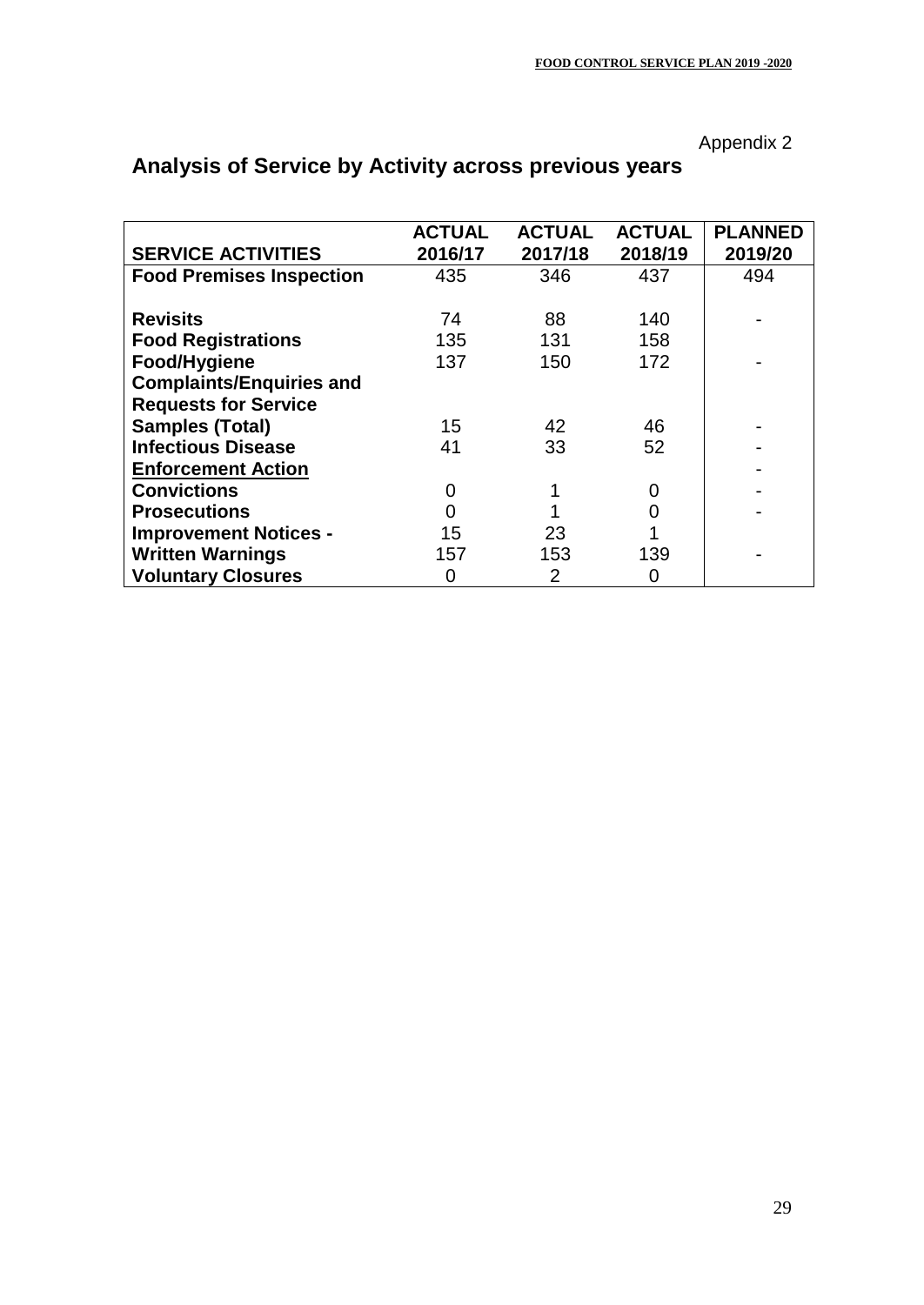## **External Experts in Food Examination and Analysis**

#### **Public Analyst**

 Examination of Food Samples: Kent Scientific Services, 8 Abbey Wood Road, West Malling, Kent ME19 6YT

#### **Food Examiner**

 Microbiological Examination of Food Samples: Public Health England, 61 Colindale Avenue, London NW9 5EQ

#### **Entomology**

 Examination and Identification of Insects: Dr J Maunder, Medical Entomology Centre Cambridge University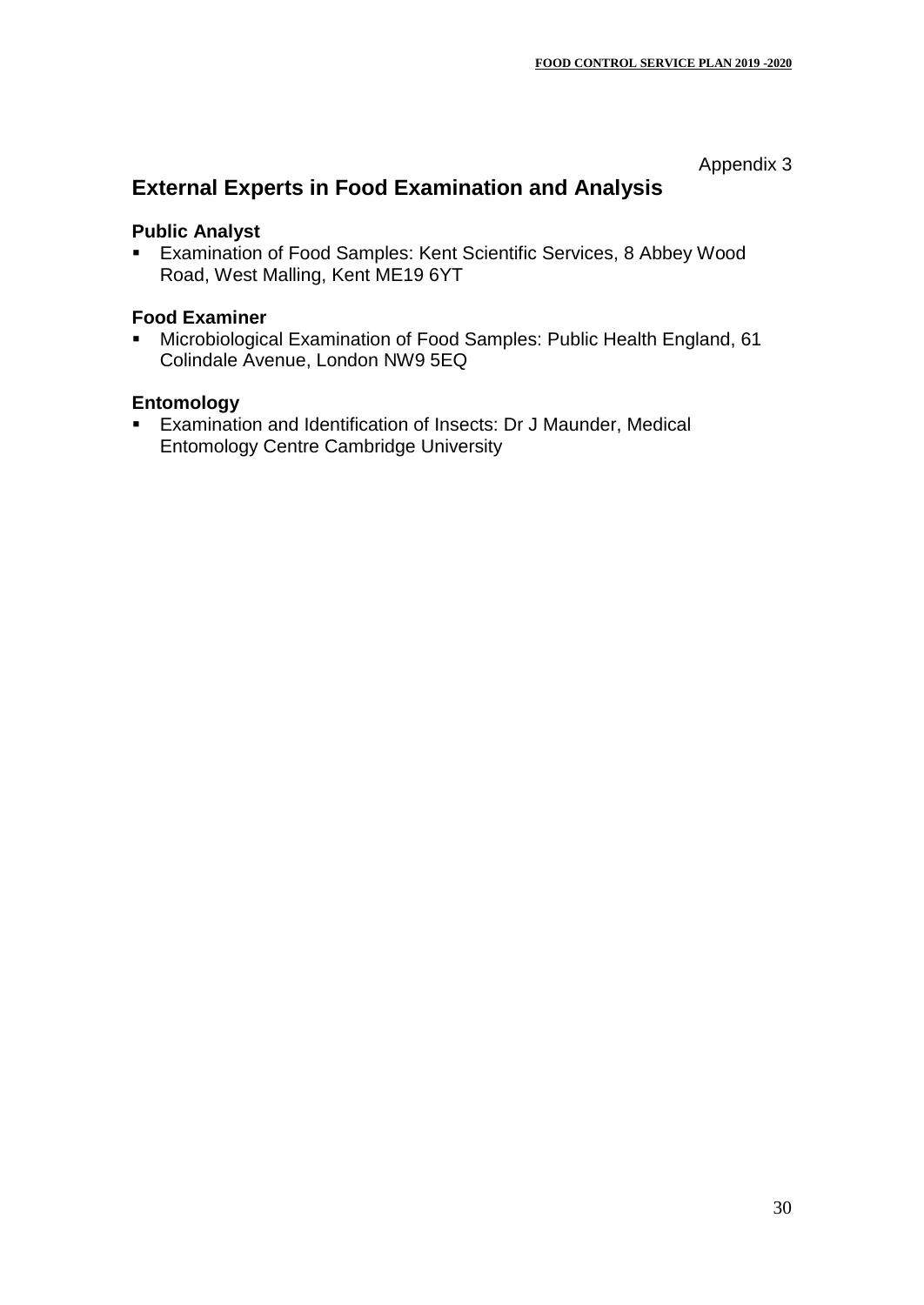## **Estimated Staffing Resources 2019/2020 Food Hygiene Programmed Inspections**

| <b>PRIMARY INSPECTIONS</b>      | 390  |
|---------------------------------|------|
| <b>SECONDARY INSPECTIONS</b>    | 100  |
| <b>Alternative Enforcements</b> | 104  |
| <b>FTE Estimate</b>             | 3.70 |

| <b>Food Safety Work</b>                       | <b>Estimates</b>                    | FTE          |
|-----------------------------------------------|-------------------------------------|--------------|
| Food                                          | 150                                 | 0.30         |
| Complaints/hygiene/food/                      |                                     |              |
| service enquiries                             |                                     |              |
| Food Samples                                  | 40                                  | 0.10         |
| <b>Infectious Diseases</b>                    | 30                                  | 0.10         |
| <b>Food Safety Incidents/Alerts</b>           | 120                                 | $0.5\,$      |
| <b>Promotional Activities</b>                 | $\blacksquare$                      | 0.15         |
| <b>Training of Officers</b>                   |                                     | 0.40         |
| Liaison with other bodies                     | $\blacksquare$                      | 0.10         |
|                                               | 4.90                                |              |
| Total Requirement for all the work programmed | 4.90 (Full Time Equivalent Officer) |              |
| <b>Staff Resources</b>                        | Existing                            | $3.90$ (FTE) |
| Consultancy                                   | Resources                           | $0:00$ (FTE) |
| Therefore there is a deficit for the year of  | 1:00 (FTE) $*$                      |              |

## The vacant FTE post is currently being recruited to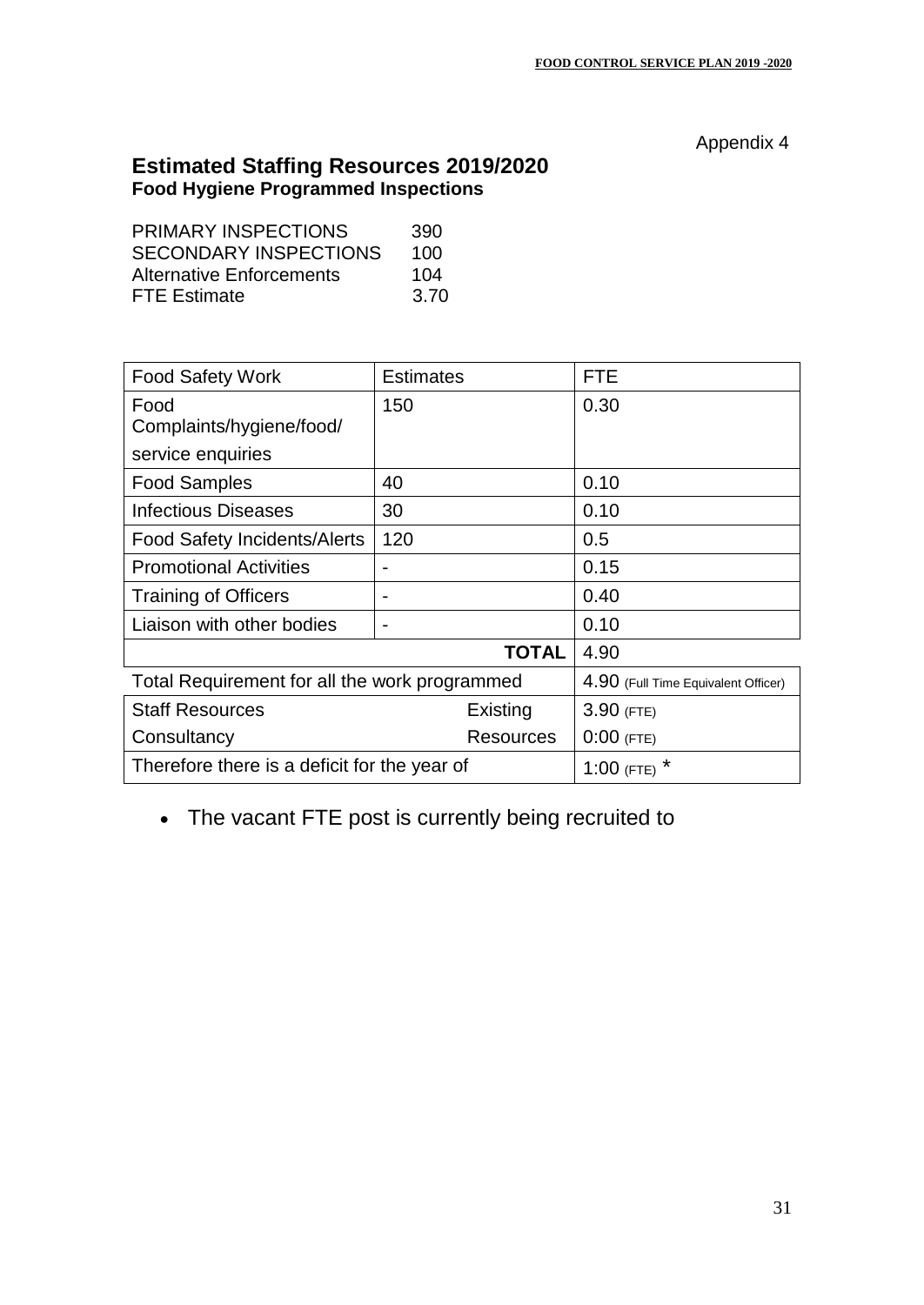## **Levels of Competency**

Levels of competency are expressed with reference to the Food Standards Agency Code of Practice. Numbers are in terms of officers and *not* FTE's

|                                                                | <b>Competent</b><br><b>Officers Number</b> |
|----------------------------------------------------------------|--------------------------------------------|
| <b>Inspections A-B</b>                                         | 6                                          |
| Inspection C-F                                                 | 6                                          |
| <b>High Risk Activities</b>                                    | 6                                          |
| Service of Improvement Notices                                 | 6                                          |
| <b>Service of Emergency Prohibition Notices</b>                | 6                                          |
| <b>Inspection Detention and Seizure of Foodstuffs</b>          | 6                                          |
| Inspection of HACCP Based Management Control<br><b>Systems</b> | 6                                          |
| <b>Sampling Formal</b>                                         | $\overline{2}$                             |
| Sampling Informal                                              | 6                                          |
| Food Complaints Advice and Actioning                           | 6                                          |
| <b>Prosecutions</b>                                            | 6                                          |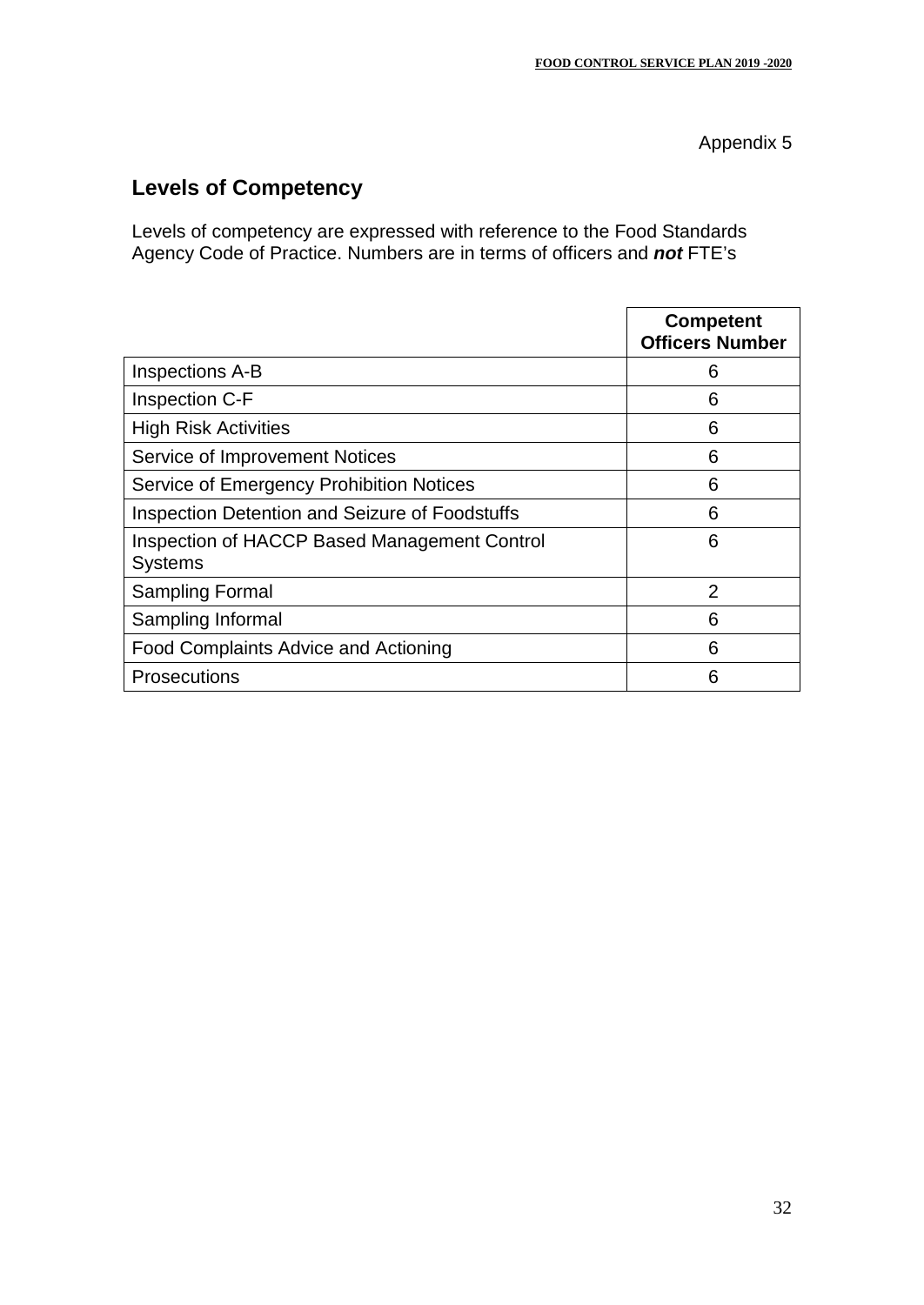## **Primary Authority Overview**

Primary Authority is a means for businesses to receive assured and tailored advice on meeting environmental health, trading standards or fire safety regulations through a single point of contact. This ensures start–ups get it right at the outset and enables businesses to invest in confidence in products, practices and procedures, knowing that the resources they devote to compliance are well spent.

Primary Authority is based on legal partnerships between businesses and individual local authorities. Businesses can set up their own partnership or belong to a trade association (or other type of group) with an existing partnership. Primary Authority was launched in 2009 to make the local regulation of businesses operating at multiple premises across the UK more consistent. Building on the success of the scheme the eligibility criteria for Primary Authority were expanded and from 1<sup>st</sup> October 2017 all businesses can now benefit from Primary Authority.

Partnerships are available to any type of business, whether starting out or established, as well as other types of organisations such as charities and trade associations. Regulators that can become Primary Authorities include county, district and unitary councils, and fire and rescue authorities.

Primary Authorities provide advice to businesses that other local regulators must respect on compliance with the regulations. They can also produce an inspection plan for a business to improve the effectiveness of visits by local regulators and underpin better sharing of information.

The primary Authority register is a secure on-line service that supports the operation of the scheme. It contains details on every partnership, provides a forum for communications and allows Primary Authorities to make important documents and business information readily available to local regulators.

#### **The Benefits – Businesses:**

- Have access to relevant, authoritative tailored advice;
- Gain recognition of robust compliance arrangements;
- Can draw on established and effective means of meeting business regulations; and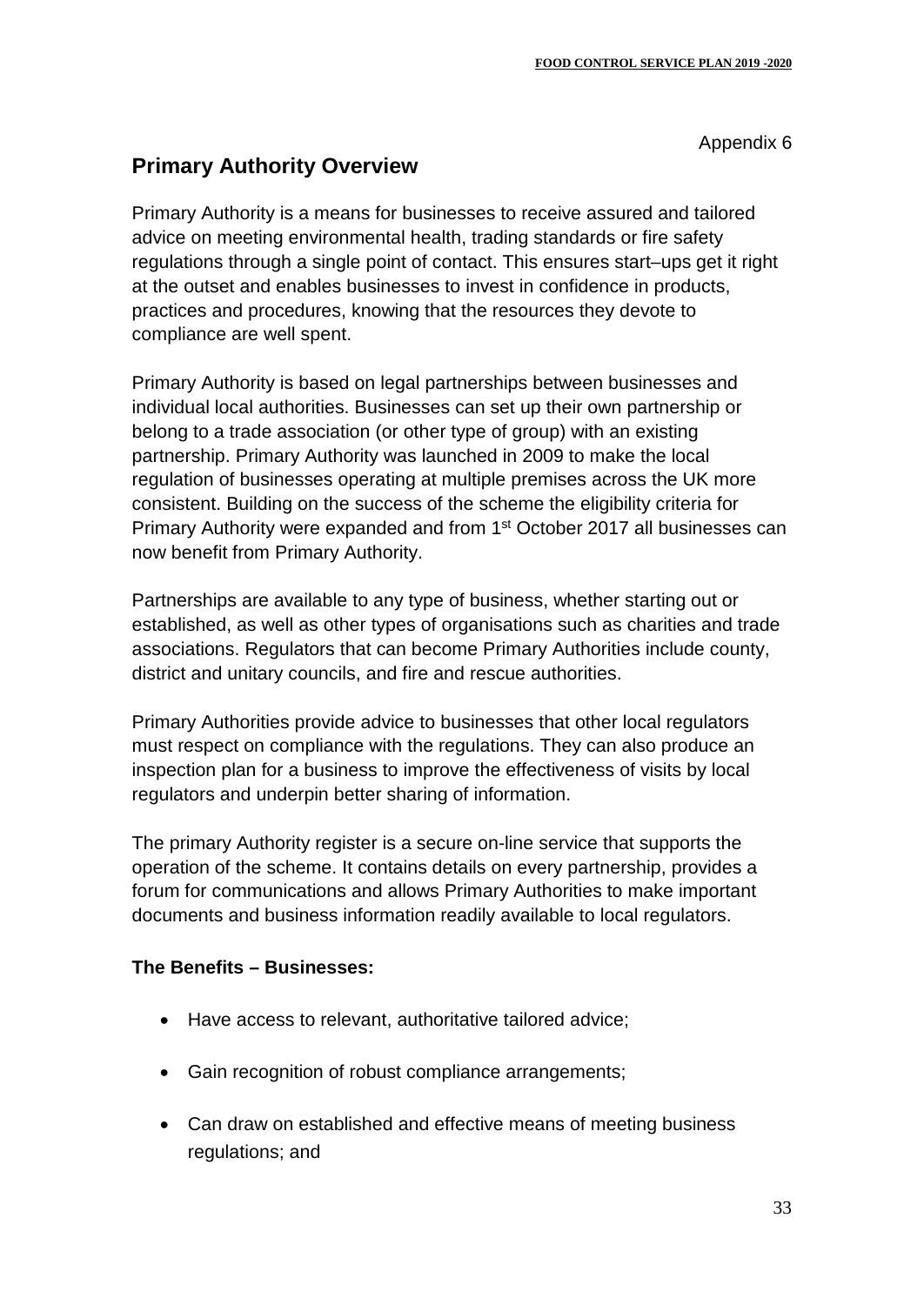• Can be more confident they are protecting themselves and their customers.

#### **The Benefits – Regulators:**

- Have a greater clarity over where responsibility lies;
- Can support local economic growth through stronger business relationships;
- Can improve the consistency of local regulation and target resources on high-risk areas;
- Can develop their staff expertise via partnerships ; and
- Can protect front line services through cost recovery

#### **The Benefits – Residents:**

- Are better protected as businesses find it easier to comply with legislation; and
- Are at a reduced risk as local authorities better understand the businesses they regulate and can target resources on high risk areas.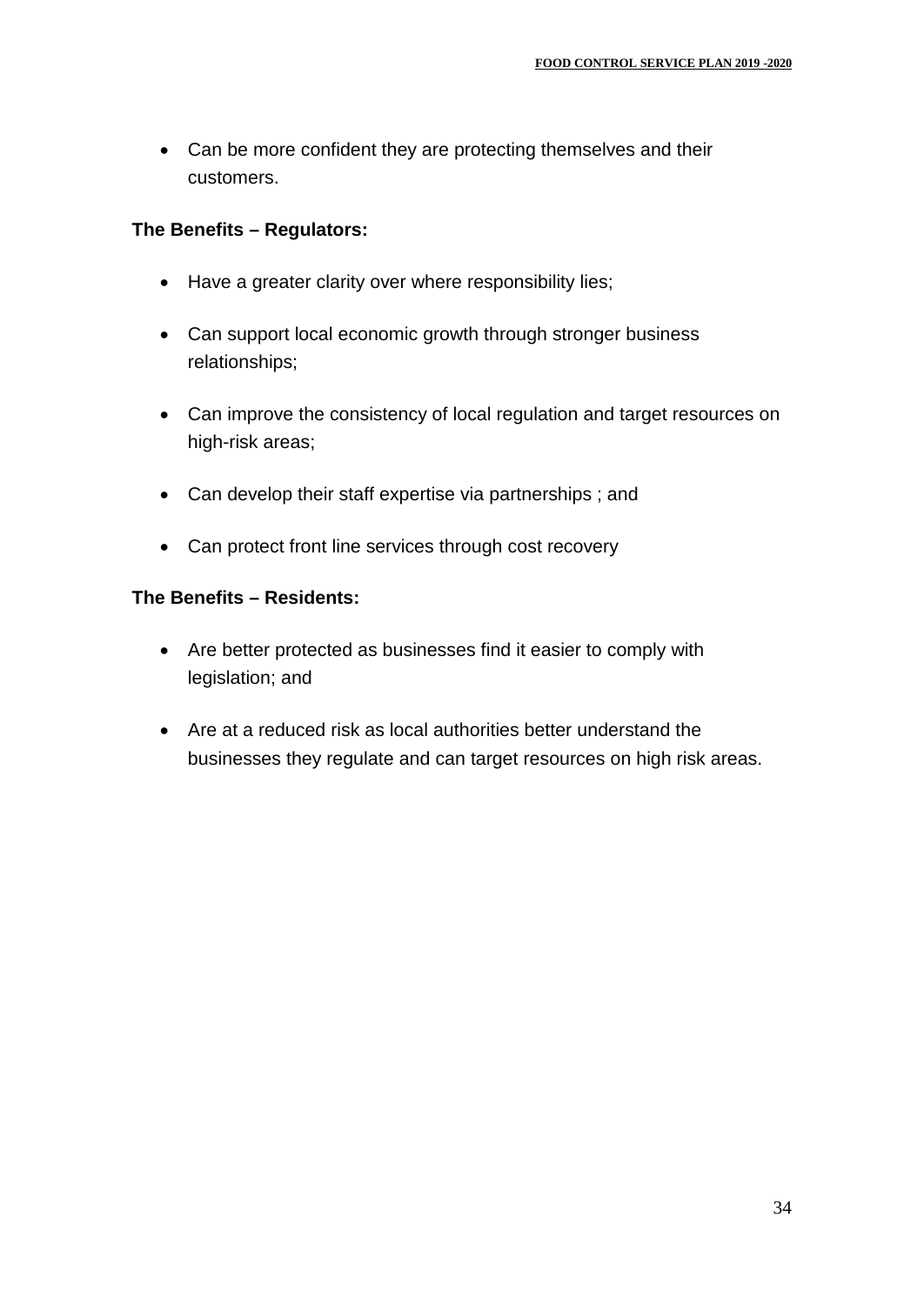## **"Broadly compliant" – What does this mean within the context of risk rating food premises?**

A C-rated food premises may be considered to be "broadly compliant" if it has scored no more than 10 in "Hygiene and Food Safety Compliance", "Structural Compliance"

| <b>Score</b> | <b>Guidance on Scoring System</b>                                                                                                                                                                                                                  |
|--------------|----------------------------------------------------------------------------------------------------------------------------------------------------------------------------------------------------------------------------------------------------|
| 25           | Almost total non compliance with statutory obligations.                                                                                                                                                                                            |
| 20           | General failure to satisfy statutory obligations - standards<br>generally low                                                                                                                                                                      |
| 15           | Some major non-compliance with statutory obligations – more<br>work required to prevent fall in standards.                                                                                                                                         |
| 10           | Some non-compliance with statutory obligations and industry<br>codes of recommended practice that are not considered<br>significant in terms of risk (but may become significant if not<br>addressed). Standards are being maintained or improved. |
| 5            | Good standards of compliance with statutory obligations, industry<br>codes of recommended practice, with only minor contraventions.                                                                                                                |
| 0            | High standard of compliance with statutory obligations and<br>industry codes of recommended practice; conforms to accepted<br>good practices in the trade.                                                                                         |

#### *and;*

No more than 10 on "Confidence in Management" scores.

| <b>Score</b> | <b>Guidance on Scoring System</b>                                                                                                                                                                                                                                                                                                                                                                                                                                                                                                                                                                                                                                                                                                                                                                         |
|--------------|-----------------------------------------------------------------------------------------------------------------------------------------------------------------------------------------------------------------------------------------------------------------------------------------------------------------------------------------------------------------------------------------------------------------------------------------------------------------------------------------------------------------------------------------------------------------------------------------------------------------------------------------------------------------------------------------------------------------------------------------------------------------------------------------------------------|
| 30           | Poor track record of compliance. Little or no food safety<br>knowledge and understanding. Little or no appreciation of<br>hazards, risk or quality control. No food safety management<br>procedures. Does not recognise or accept the need for food safety<br>and hygiene controls.                                                                                                                                                                                                                                                                                                                                                                                                                                                                                                                       |
| 20           | Significantly varying record of compliance. Insufficient food safety<br>knowledge and understanding. Poor appreciation of hazards and<br>control measures. No food safety management procedures or<br>unsatisfactory progress in terms of developing, documenting and<br>implementing food safety management procedures,<br>commensurate with type of business, since the last intervention<br>rating. Some reluctance in recognising or accepting the need for<br>food safety and hygiene control procedures.                                                                                                                                                                                                                                                                                            |
| 10           | Satisfactory record of compliance. Access to relevant food safety<br>advice source and/or guides to good practice or assurance<br>schemes commensurate with type of business. Understanding of<br>significant hazards and control measures in place. Has<br>implemented satisfactory food safety management procedures or<br>is making satisfactory progress towards documented food safety<br>management procedures, commensurate with type of business.<br>Officers will need to ensure that a business is demonstrating it is<br>actually 'making satisfactory progress' towards food safety<br>management procedures. A score of 10 can be awarded for more<br>than one intervention cycle if:<br>The previous non-compliances have been addressed but<br>different non- compliances have arisen: and |